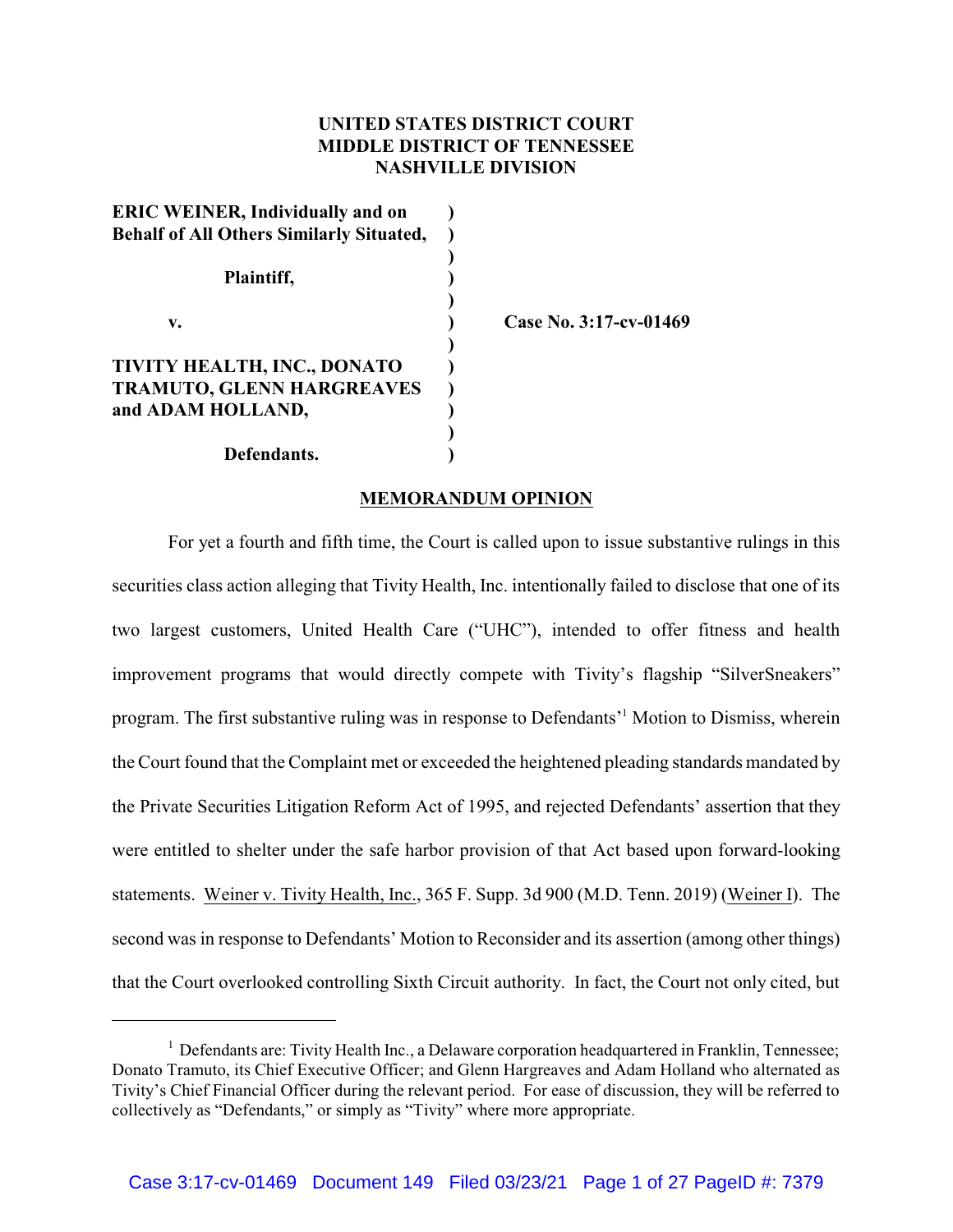actually quoted the supposedly overlooked authority for the precise proposition advanced by Defendants. Weiner v, Tivity Health, Inc., No. 3:17-CV-01469, 2019 WL 2211764 (M.D. Tenn. May 22, 2019) (Weiner II). The third was in response to Plaintiffs' Motion to Certify a Class in which the Court found that the four requirements for certification – numerousity, commonality, typicality, and adequate representation – were met for a class consisting of "all those who purchased or otherwise acquired Tivity common stock between March 6, 2017 and November 6, 2017, inclusive." Weiner v. Tivity Health, Inc., 334 F.R.D. 123, 138 (M.D. Tenn. 2020) (Weiner III).

Now before the Court are Defendants' Motion to Decertifythe Class (Doc. No. 118) and their Motion for Summary Judgment (Doc. No. 121). Both Motions have been exhaustively briefed by the parties (Doc. Nos. 119, 122, 133, 142, 143, 144). Indeed, those filings and the documents attached thereto run over 5,000 pages, no doubt with substantial duplication. Nevertheless, and because the underlying factual allegations have been set forth in the decisions already listed, $2$  the Court finds it unnecessary to rehash them yet again. Instead, the Court proceeds directly to the pending motions.

#### **I. Motion to Decertify**

Defendants initially challenged class certification on the grounds that Plaintiff could not satisfy the typicality and adequacy requirements of Rule 23(a)(3) and (4), and that, even he could, certification was inappropriate under Rule 23(b)(3) because common issues would not predominate over individualized ones. More specifically, Tivity argued that Plaintiff could not show that reliance could be proven on a classwide basis because (a) the information that Plaintiff alleges Defendants

 $<sup>2</sup>$  The background of this case was also discussed briefly in a shareholder's derivative action against</sup> Tivity and its Board styled In re Tivity Health, Inc., 414 F. Supp. 3d 1095, 1101 (M.D. Tenn. 2019).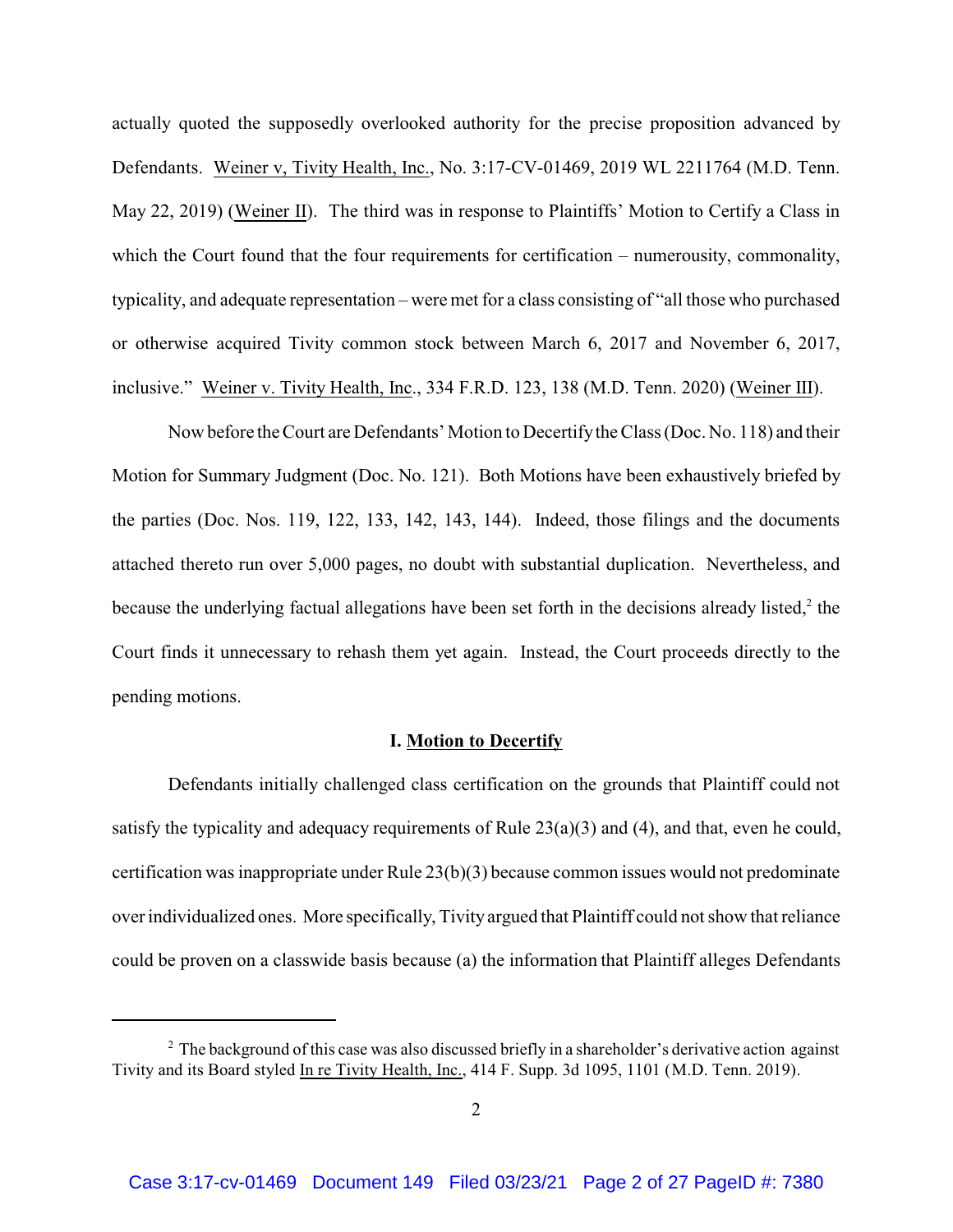misrepresented or concealed was publicly available long before the November 6, 2017 press release that Plaintiff alleges revealed this information to investors; and (2) Plaintiff could not rely on either the fraud-on-the-market presumption of reliance recognized in Basic Inc. v. Levinson, 485 U.S. 224 (1988), or on the presumption for cases of omission recognized in Affiliated Ute Citizens v. United States, 406 U.S. 128 (1972). (Doc. No. 93 at 2-3).

In a lengthy Memorandum Opinion and Order, the Court rejected each of Defendant's arguments. Specifically, as it related to the issue of reliance and predominance, the Court found that the presumption announced in Basic was appropriate because Tivity stock traded in an efficient market and Tivity "presented no proof that any investor knew, or likely would have known, about UHC's entry into the market prior to the corrective disclosure." Weiner III, 334 F.R.D. at 135.

Dissatisfied with this Court's ruling, Tivity filed a petition for permission to appeal under Rule 23(f). In doing so, Tivity argued that "it rebutted the presumption [of reliance] by showing that information revealing the alleged fraud was within the public domain prior to the corrective disclosure and that some investors were likely aware of such information during the putative class period." In re Tivity Health, Inc., No. 20-0501, 2020 WL 4218743, at \*1 (6th Cir. July 23, 2020).

The Sixth Circuit denied permission to appeal, but observed that "we trust that the district court will attentivelyresolve the defendants' concerns about class members' reliance on the allegedly fraudulent statements in deciding whether to decertify the class or certify subclasses, as appropriate." Id. With that as the lead sentence in its supporting Memorandum (Doc. No. 119 at 1), Tivity requests that the Court decertify the class.

At this point it is probably helpful to recall the general time-line underlying Plaintiff's allegations. In late 2016, Tivity became aware that, on January 1, 2017, UHC was going to launch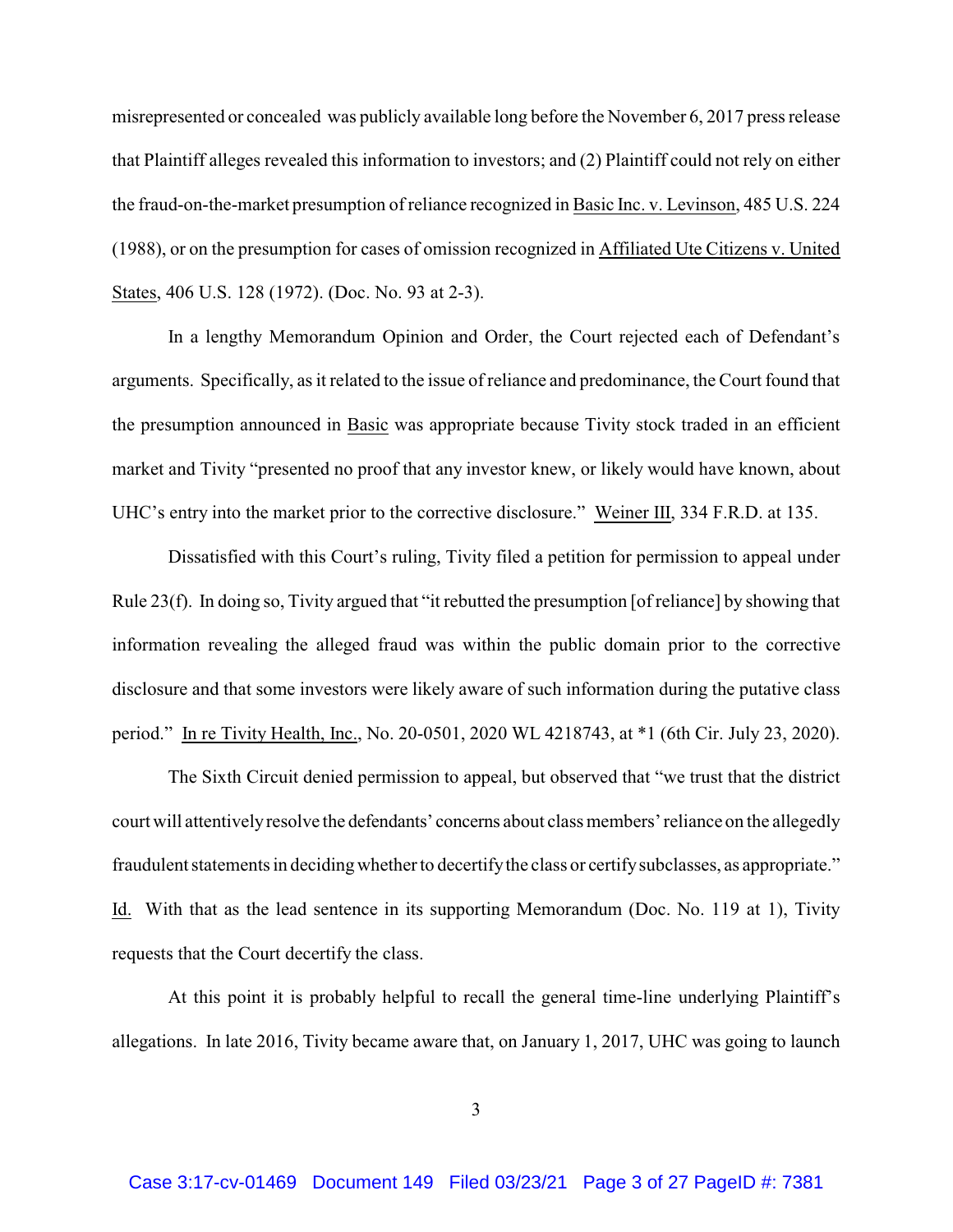the Optum Fitness Advantage program to compete directly with SilverSneakers in Washington and New Jersey, with the intention of expanding to other states in later years. In March 2017 (when the class period began), Tivity told its investors that "insourcing" was just a hypothetical risk and not an active threat. The assurance that UCH's entry into the market was just a possibility continued even when Tivity learned, in late April/early May 2017, that UCH would use Optum for its individual Medicare Advantage plans in nine additional markets in 2018, as well as for its AARP-branded Medicare Supplement plans in certain markets. In an earnings call with investors on April 27, 2017, Traumuto announced the "three-year renewal of our contract with United Health" on "favorable terms," even thought Tivity knew at that point UHC might further expand its use of Optum Fitness Advantage, which potentially would cause the loss of more Silversneakers members and revenue. The truth about UHC's entry into Tivity's physical fitness market finally became public knowledge on November 6, 2017, when UHC announced in several press releases that it would be offering Optum Fitness Advantage in 11 states in 2018. The announcement caused the price of Tivity common stock to plummet 34% on extremely high trading volume, so Plaintiff alleges.

When the Court decided to certify a class, it found there was insufficient evidence to conclude that investor knowledge would predominate over the common liability issues. The Court wrote:

Tivity has presented no proof that any investor knew, or likely would have known, about UHC's entryinto the market prior to the corrective disclosure. Instead, it points to what Lead Plaintiff properly characterizes as a "hodgepodge" of information from which it is to be inferred that the information was out there and publicly available. The sources of that information, however, are not the types one would commonly expect investors to consult, such as SEC filings, Barron's, the Economist, Kiplinger's, or Investor's Business Daily. Instead, the supposed disclosures about UHC's movement could be found (if one looked) in such diverse places as "a packet

4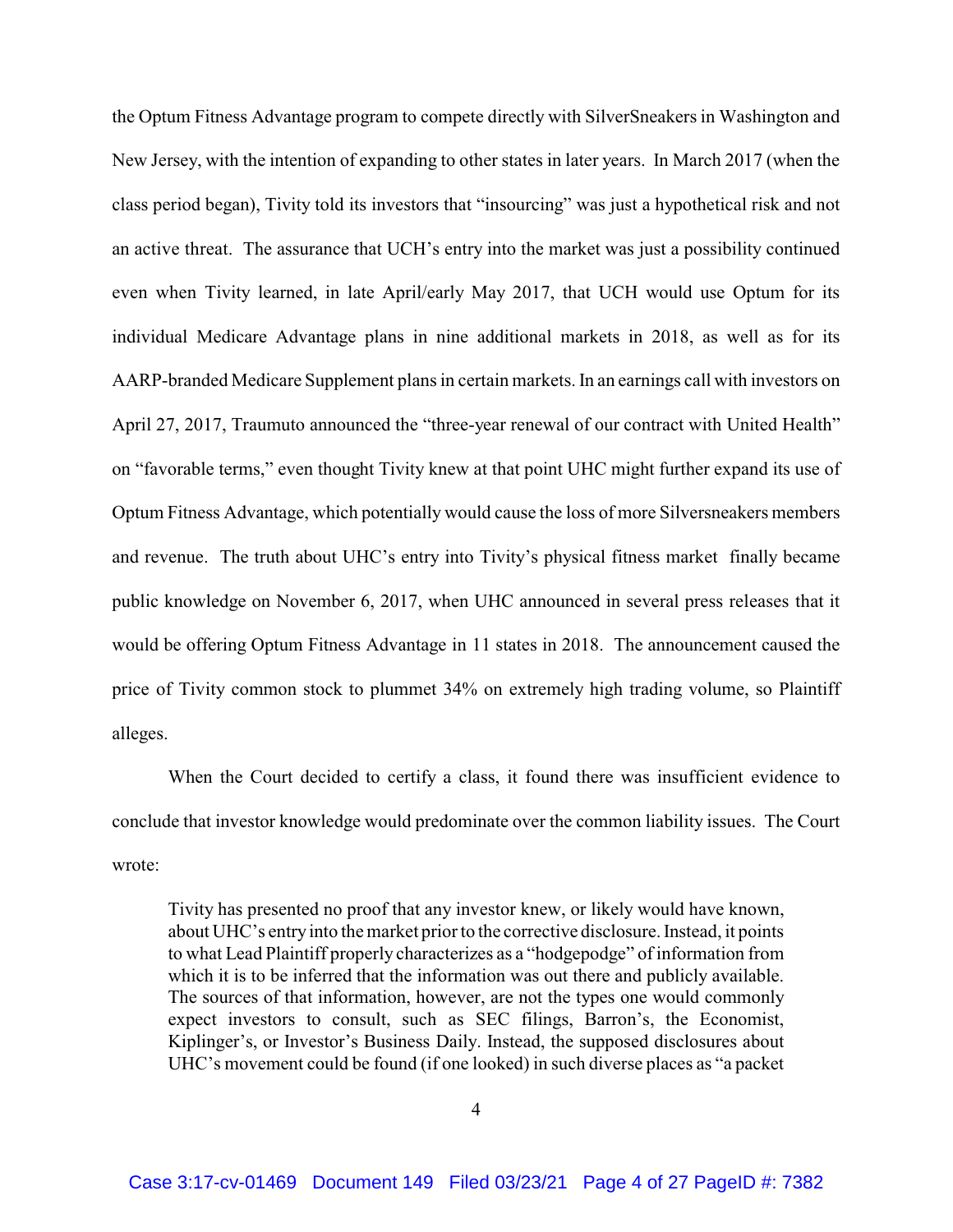of information" released by UHC for insurance agents, a tweet from the Deer Park Fitness Center in Washington, an online flyer from the West Monmouth County New JerseyYMCA, websites of other New JerseyYMCAs, a Harrison, Ohio fitness blog, another blog maintained by the MercuryPharmacy in Washington, a user post on the "Insurance Forum" website, and the www.fitnessadvantage.optum.com website. It is little wonder that even Dr. Gompers [Defendants' expert] could only go so far as to say it is "likely" that "some of Tivity's institutional investors" were aware of Optum Fitness Advantage offerings in some states.

Weiner III, 334 F.R.D. at 135-36 (internal citations to record omitted). With discovery now closed, and the trial but months away, the evidence of investor knowledge presented by Defendants is only a bit more fulsome.

Much of what Defendants present was previously presented or at least should have been presented given Tivity's contention that UHC's entry into the market was "public knowledge." In addition to that alreadydiscussed, the Court was previouslyinformed from Plaintiff's allegations that (1) sometime between October and December 2016, UHC "forwarded an aggressive letter . . . to a fitness center that stated that UHC was launching Optum Fitness Advantage," which "suggested that the fitness center would lose all SilverSneakers members, not just those insured byUHC"; (2) before January 2017, Tivity was informed that UHC would not be renewing SilverSneakers in at least New Jersey and Washington state; (3) in January 2017, UHC began operating Optum Fitness Advantage in New Jersey and Washington state; and (4) by early 2017, UHC was sending letters about Optum Fitness Advantage to partners outside of New Jersey and Washington state. Weiner I, 365 F. Supp. 3d at 905. Defendants now add to this body of knowledge the following.

In advance of the rollout in New Jersey and Washington, UHC and its designees communicated with fitness centers by phone, email, and in person in an effort to get them to sign up with Optum Fitness Advantage. In the process, they contacted "hundreds, if not thousands or gyms in the two test markets," and UHC "was able to contract with approximately 300-400 of them for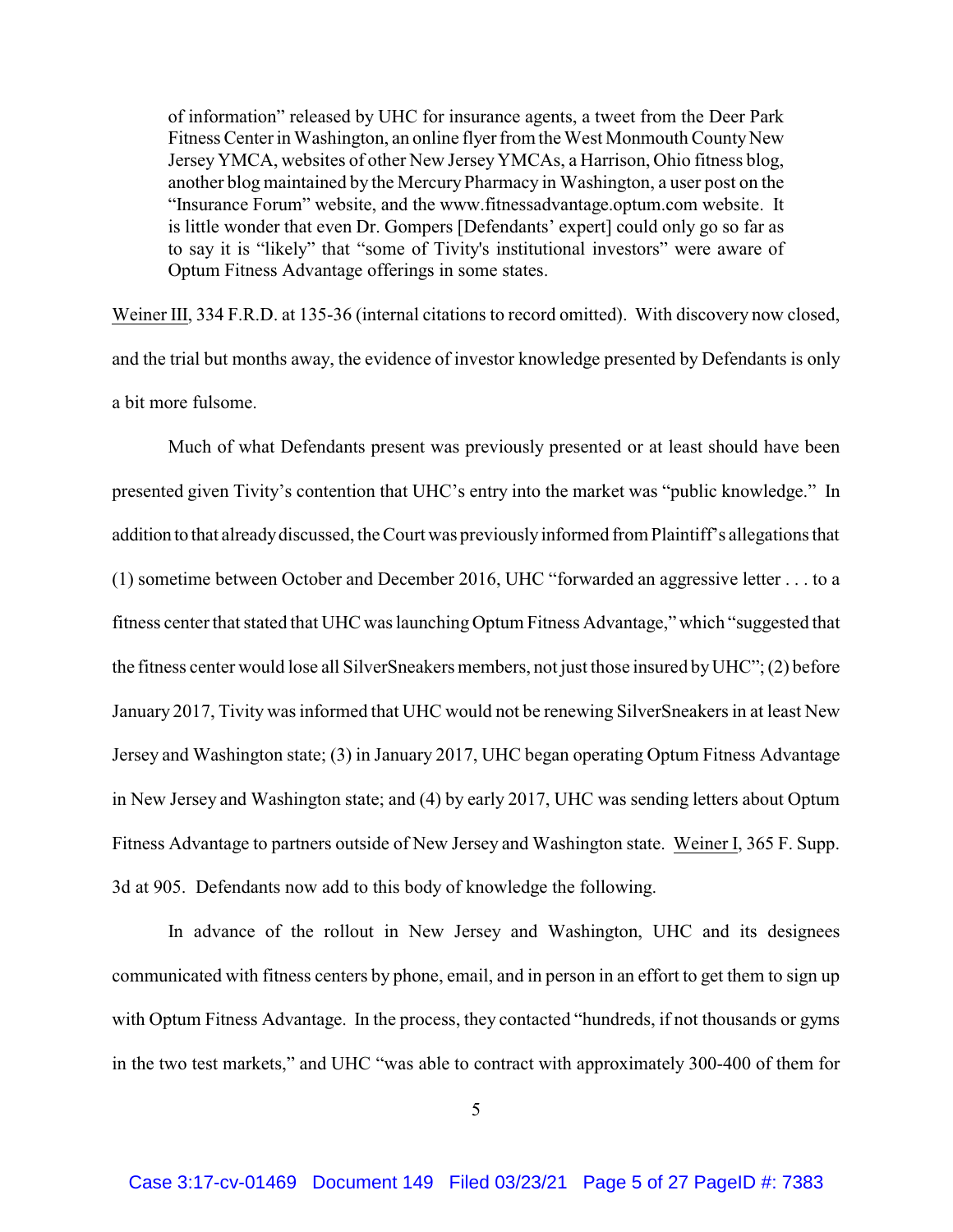the 2017 calendar year." (Doc. No. 119 at 6). In July and August 2016, UHC also informed "thousands of brokers who sell UHC's Medicare Advantage plans about the shift to Optum Fitness Advantage for New Jersey and Washington." Id.. Then, "in late September or early October 2016, UHC sent letters to more than 130,000 individual Medicare Advantage members in Washington and New Jersey, informing them that their fitness benefit for 2017 would change to Optum Fitness Advantage." Id.

A similar process occurred in relation to the anticipated roll-out in nine additional states in 2018. In August 2017, "UHC sent promotional posters to approximately 4,000 gyms across the nine states to help advertise Optum Fitness Advantage to potential insureds during open enrollment, which began in October 2017." (Id. at 6-7). "[I]n late September or early October 2017, UHC sent . . . notification of change letters to individual Medicare Advantage members in the nine states, informing them of their new fitness benefit," and those "notifications were sent to over 875,000 UHC insureds." (Id. at 11).

Even though Defendants' numbers suggest that many individuals could have become aware that UHC intended to encroach on Tivity's cherished Silver Sneaker's program, the Court cannot say it was "public knowledge." After all, even though Tom Noel, the head of UCH's Medicare Advantage Program, testified in his deposition that information about the Optum Fitness program pertaining to the two test markets (New Jersey and Washington) "was in the public domain" and that he "would consider it public information," he also testified that the November 2017 press release was "opportunistic" because there was "something new" and "something to announce." (Doc. Nos. 119-2, 139-14; Noel Depo. at 55, 129). Noel also conceded that the e-cards sent to agent managers announcing Optum Fitness Advantage, the promotional posters sent to gyms, and the letters sent to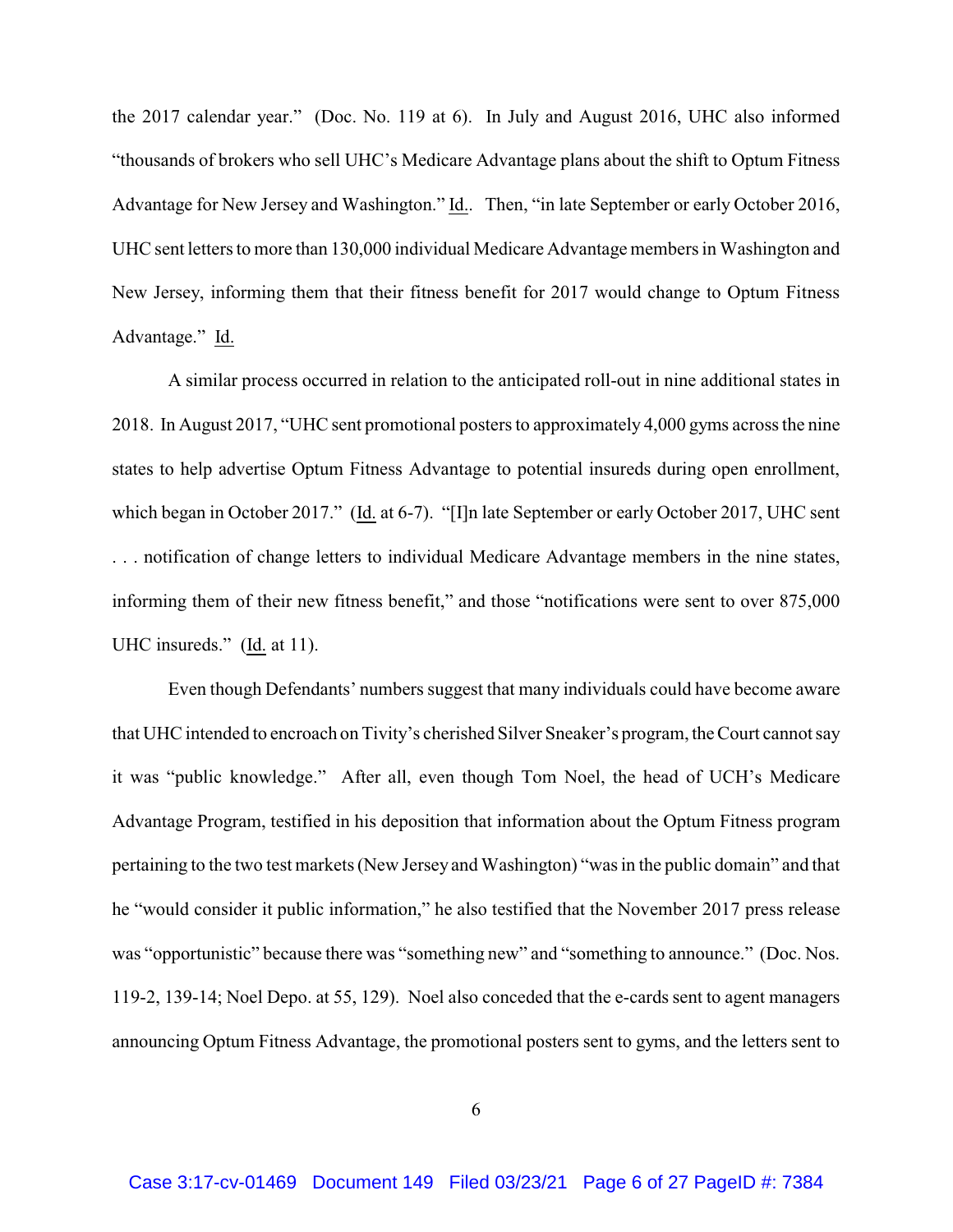Medicare Advantage plan enrollees were not "developed for the purposes of informing investors about the Optum Fitness Advantage Program," nor were the materials earmarked for investors or sent to market analysts, unless the recipient just happened to be one. (Doc. No. 138-20; Noel Depo. at 105-108) (emphasis added).

Moreover, the bulk of the marketing and informational materials relating to the nine additional states was sent out towards the end of the class period and kept on the down-low. For example, while marketing materials were shipped to gyms in August 2017, the gyms were not allowed to "talk about this to the public until open enrollment" that, as already noted began in late October. (Doc. No. 138-19, Sanford Dep. at 50).<sup>3</sup> Similarly, while brokers were sent informational packets in the "July/August time frame," they were not allowed to discuss the program until open enrollment, after which brokers could "talk to members around [sic] different benefits, and fitness being one of them." (Doc. No. 119-6, Sanford Dep. at 23; Doc. No. 138-19, Sanford Dep. at 38). Introductory letters to UHC members were not sent until October 2017, followed by welcoming letters in January 2018, after the members had selected their health plans, (Doc. No. 17-1469, Sanford Dep. at 41), and the class period had long-since closed.

In denying permission to appeal, the Sixth Circuit observed that this Court "ruled as it did because it found no evidence to support Tivity's assertion that investors were likely to have known about the entry of its competitor into the market prior to the actual disclosure."" In re Tivity Health, Inc., No. 20-0501, 2020 WL 4218743, at \*1 (6th Cir. July 23, 2020). The Sixth Circuit also made clear that "[s]peculation alone does not defeat predominance." Id. (citing Bridging Cmtys. Inc. v.

<sup>&</sup>lt;sup>3</sup> Brett Sanford was the Vice President of Personal Health and the Rule 30(b)(6) representative for Optum, a subsidiary of UHC that ran Optum Fitness Advantage.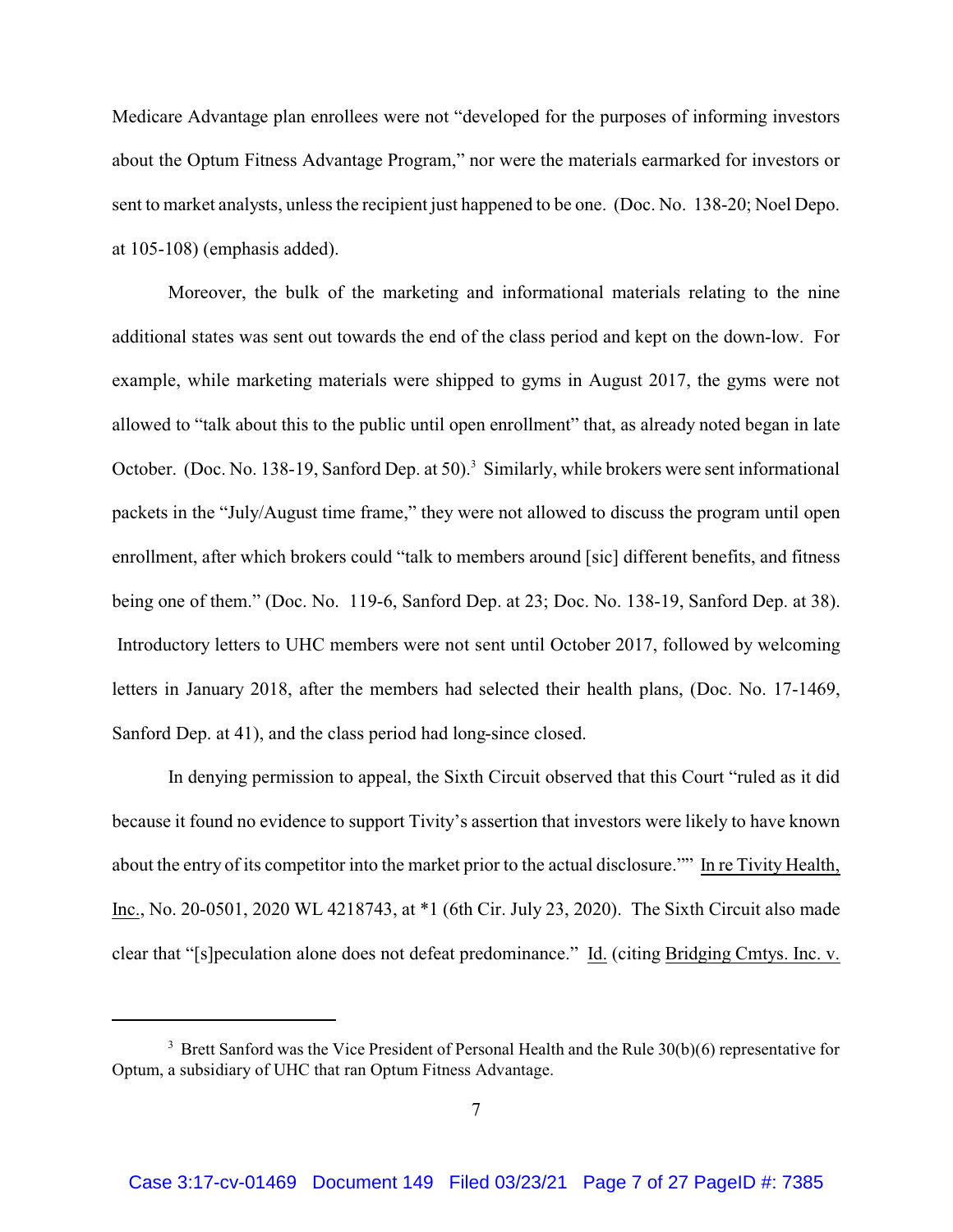Top Flite Fin. Inc., 843 F.3d 1119, 1125 (6th Cir. 2016); In re HCA Holdings, Inc., No. 14-0511, 2015 WL 10575861, at \*1–2 (6th Cir. Feb. 26, 2015)). Its citation to both Bridging Communities and HCA Holdings for this proposition is illuminating.

In Bridging Communities, the Sixth Circuit stated that "plaintiffs seeking class certification need not prove that each element of a claim can be established by classwide proof: What the rule does require is that common questions predominate over any questions affecting only individual [class] members." 843 F.3d at 1124 (citations omitted) (emphasis in original). The court went on to observe that (1) it has "recognized repeatedly that the fact that a defense may arise and may affect different class members differently does not compel a finding that individual issues predominate over common ones"; (2) its "precedent is clear that a possible defense, standing alone, does not automatically defeat predominance"; and (3) it was "unwilling to allow . . . speculation and surmise to tip the decisional scales in a class certification ruling." Id. at 1125. Similarly, in In re HCA Holdings, the Sixth Circuit observed that "[t]o meet the predominance requirement, a plaintiff must establish that issues subject to generalized proof and applicable to the class as a whole predominate over those issues that are subject to only individualized proof," and that "an affirmative defense, standing alone, does not compel a finding that common liability issues do not predominate." 2015 WL 10575861, at \*1-2.

The Court recognizes that In re HCA Holdings and Schuh v. HCA Holdings, Inc., No. 3:11- 01033, 2014 471 66231 (M.D. Tenn Sept. 22, 2014) on which this Court relied in certifying the class both involved claims under Section 11 of the Securities Act of 1933 for which the defendant had the burden of showing lack of reliance as an affirmative defense. In contrast, this case is brought under Section 10(b) and 20(a) of the Securities Exchange Act of 1934 that places upon the plaintiff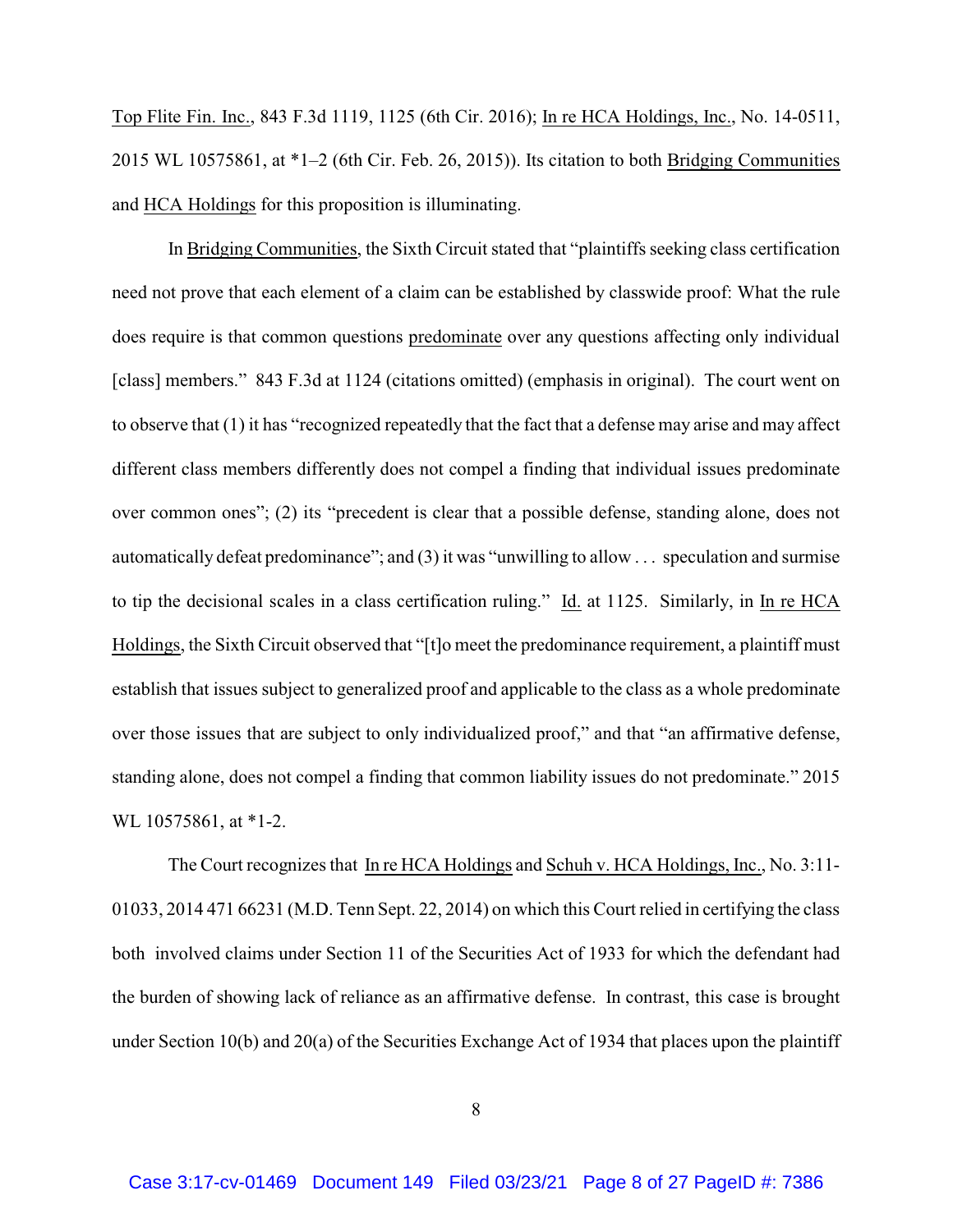the burden to show reliance. The Court also acknowledges Defendants' argument that it "bear[s] no burden of proof on that issue" and, "[i]nstead, Plaintiff must actually prove that it can establish reliance on a classwide basis for a class to be certified under Rule 23." (Doc. No. 17 at 20). Fair enough, but Plaintiff has already made that showing utilizing the Basic presumption because, very simply put, Tivity traded in volume on NASDAQ and its stock plummeted (-34%) on heavy trading immediately following HCA's announcement. Plaintiff's proof of reliance remains important on Defendants' motion to decertify.

More than that, Plaintiff has presented evidence suggesting that investors who closely followed Tivity were caught unawares by HCA's announcement. Thomas Vail of American Capital Management, Inc., an institutional investor with over \$3.4 billion in assets under management, emailed Tivity the veryday of UHC's announcement to express surprise, given Tramuto's statement during an April 28, 2017 conference call that Tivity had renewed its contract with UHC for an additional three years. (Doc. No. 138, Ex. 10, Dep. Ex. 743). That same day, Dave Styblo, vice president of Jefferies LLC, an institutional investor with over \$5.6 billion in assets under management, emailed Tivity expressing possible investor "fear" that Optum Fitness Advantage was intended to replace SilverSneakers. (Id. Ex. 11). Matt DeCicco, Portfolio Manager for Lord Abbett with more that than \$210 billion in assets under management, testified in his deposition that UHC entry into the SilverSneakers' marked was " new to me" and "new to the market." (Id. Ex. 12, DeCicco Dep. at 94). Even Tramuto, Tivity's CEO, admitted in his deposition that he fielded a "good number" of call from investors expressing concern about UHC's entry into the SilverSneakers' market in the days following UHC's press announcements. (Id. Ex. 16, Tramuto Dep. at 263). This persuasive proof significantly weakens Defendants' argument that UHC's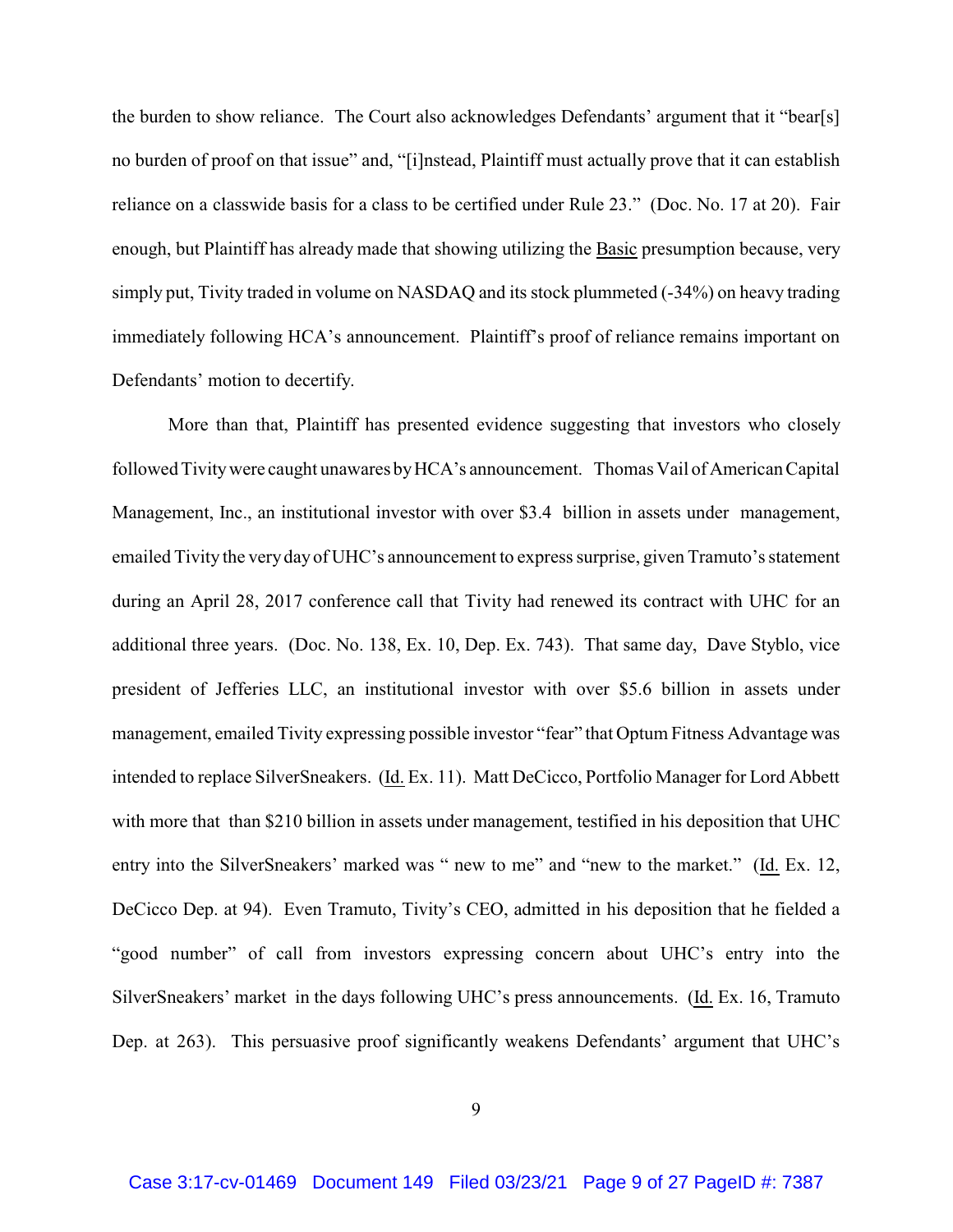entrance into the fitness market was public information.

"The Basic presumption is a strong one," with "[t]he Supreme Court not[ing] that it's 'hard to imagine that there ever is a buyer or seller who does not rely on market integrity. Who would knowingly roll the dice in a crooked crap game?'" Glickenhaus & Co. v. Household Int'l, Inc., 787 F.3d 408, 429 (7th Cir. 2015) (quoting Basic, 485 U.S. at 246–47). Nevertheless, the presumption can be rebutted by "[a]ny showing that severs the link between the alleged misrepresentation and either the price received (or paid) by the plaintiff, or his decision to trade at a fair market price.'" Basic, 485 U.S. at 248. Basic "allows defendants to show that their alleged misrepresentations did not actually affect the market price in two ways that are difficult to distinguish from the merits of the plaintiff's claims. First, if the 'market makers were privy to the truth about information allegedly concealed,' or second, if 'news of [the allegedly concealed truth] credibly entered the market and dissipated the effects of the misstatement,' the causal connection between the alleged fraud and the market price would be broken." In re Allstate Corp. Sec. Litig., 966 F.3d 595, 606 (7th Cir. 2020) (quoting Basic, 458 U.S. at 248–49).

The evidence discussed so far is insufficient for the Court to conclude that investors knew, or reasonably should have known, that UHC intended to enter into the SilverSneakers market before that information became public knowledge by way of the UHC's press releases. The evidence on which Tivity relies calls for speculation, and the Sixth Circuit has stated that is not enough. In an effort to get beyond speculation, Tivity points to three other items that it claims show investors actually knew of UHC's intended entry into the market prior to the press releases.

First, after Leonard Green & Partners expressed an interest in acquiring it, Tivity hired JP Morgan and SunTrust as financial advisors to assist in merger discussions. In advance of an initial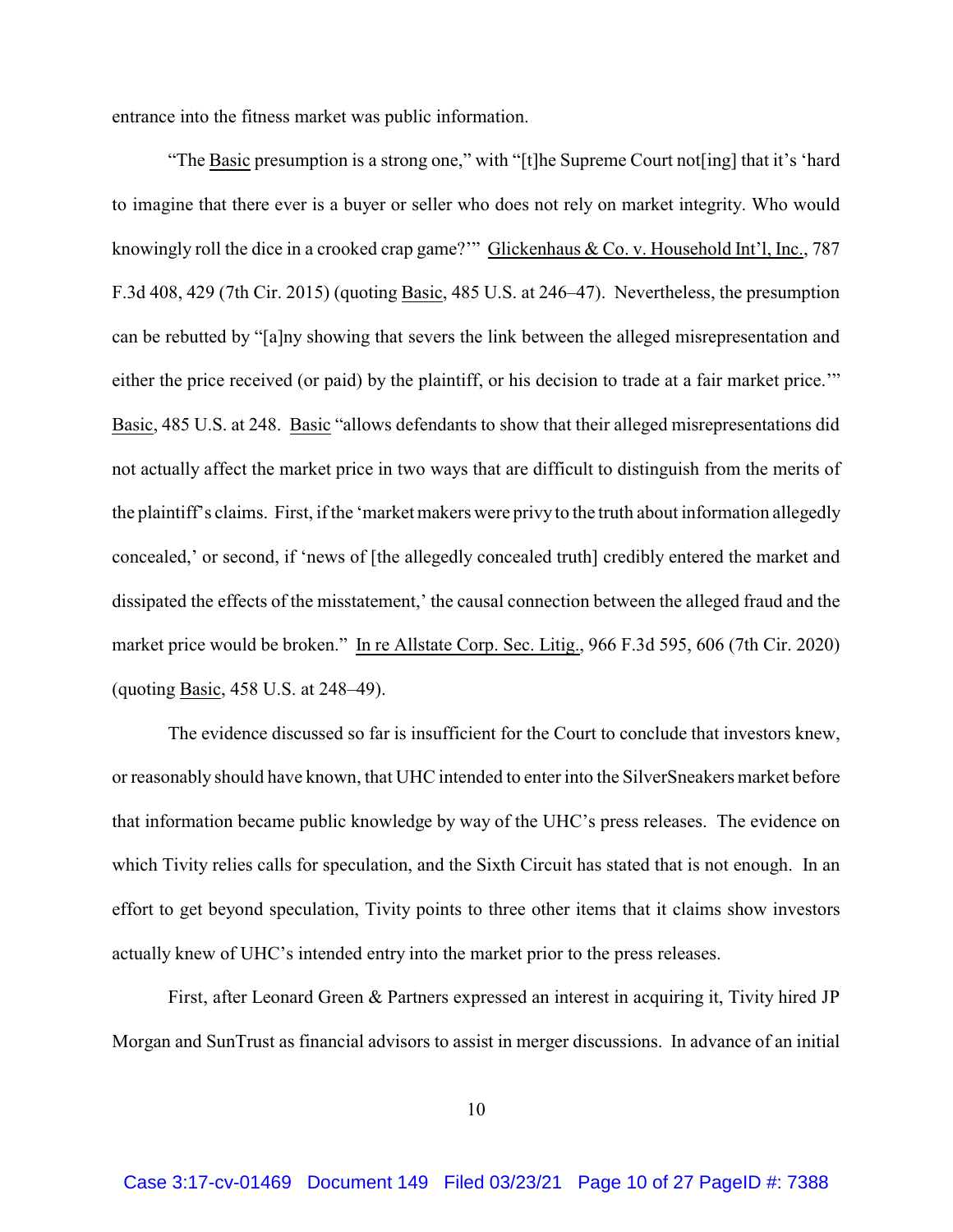meeting with Tivity, Leonard Green sent JP Morgan a list of topics it wanted to discuss at the meeting, among them, "the rollout of Optum Fitness Advantage – impact on long-term relationship with UnitedHealth." (Doc. No. 119 at 8-9). Because Craig Smart, a JP Morgan banker, testified in his deposition that he had been sent the list of topics by Leonard Green before JP Morgan had provided Leonard Green information about Tivity, Leonard Green had to have become "aware of the rollout of Optum Fitness Advantage through sources other than Tivity." (Id. at 9). Maybe so, or maybe not because Smart also testified that he believed representatives of Leonard Green and Tivity management met before the meeting for which this list of conversation topics was created, and he could not rule out whether Tivity management had previously disclosed UHC's competition to Leonard Green. (Doc. No. 138, Ex. 23, Smart Dep. at 58, 62-63).

Moreover, the efficacy of this evidence in terms of the propriety of class certification is questionable because Leonard Green did not purchase Tivity common stock during the class period and is therefore not a member of the class. Basic instructs that "[r]eliance provides the requisite causal connection between a defendant's misrepresentation and a *plaintiff's* injury," and "[a]ny showing that severs the link between the alleged misrepresentation and either the price received (or paid) by the *plaintiff*, or *his* decision to trade at a fair market price, will be sufficient to rebut the presumption of reliance." Basic, 485 U.S. 224, 243, 248 (emphasis added); see also , Fed. R. Civ. P. 23(b)(3) (stating that a class action may be maintained if the requirements of rule 23(a) are met and the court finds that the *questions* of law or fact *common to class members* predominate over any questions affecting only *individual members*") (emphasis added).

Second, after an investor trip in August 2017, Tivity's CFO Adam Holland emailed others at Tivity asking, "Who could tell me more about the rumors Optum is offering PLs [participating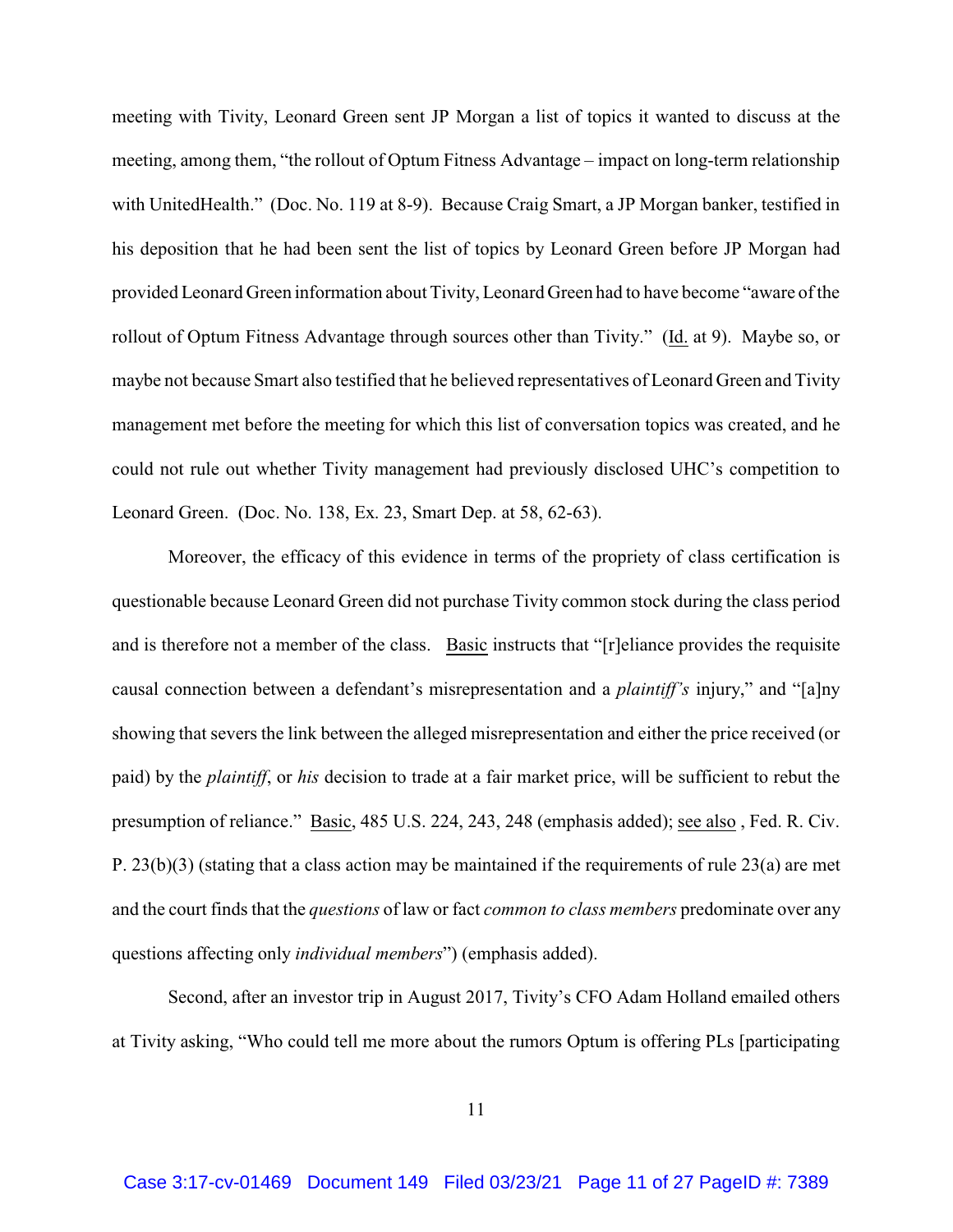locations or fitness centers] \$5 per visit up to \$40 maximum? We had a lot of questions regarding Optum on our investor trip this week." (Doc. No. 119, Ex. 16). Tivity insists this proves general investor awareness of Optum Fitness Advantage at least by August 2017. Again, maybe so or maybe not because, in his deposition, Holland could not recall anything about the conversations or who they might have been with. (Doc. No. 138, Ex. 26, Holland Depo. at 219). Holland could not identify a single investor or class member who raised questions about UHC. And, he could not say whether the supposed knowledge related to UHC having already replaced SilverSneakers in New Jersey and Washington State, or whether the investors (whoever they were) were asking Tivity about whether UCH was planning to offer Optum Fitness Advantage in additional states in 2018. Id.

Third, Tivity points to Plaintiff's expert Chad Coffman's deposition testimony that Tivity claims "Coffman conceded what was obvious – these document [the Holland email exchange] indicate at least some investors were aware of Optum Fitness Advantage prior to November 6, 2017." (Doc. No. 119 at 2). Actually, the relevant deposition questions and answers are as follows:

Q. Okay. Do you see that Adam Holland references in this e-mail on August 20, 2017, that he had a lot of questions regarding Optum on his investor trip this week?

A. I see that, yes.

Q. Does that indicate to you that investors knew about Optum prior to November 6, 2017?

A. I mean, the e-mail says what it says. I mean, it's – you know, I don't know what aspects of the companyOptum theywere asking about, whether it was about specific competing – potential competing  $plan - I$  just have no idea what exactly that's referring to. But it seems to suggest that certain investors at least knew of the existence of Optum.

Q. And does that influence your opinions in any way?

A. Not without the context of what the questions were or what they knew or why it was important to them.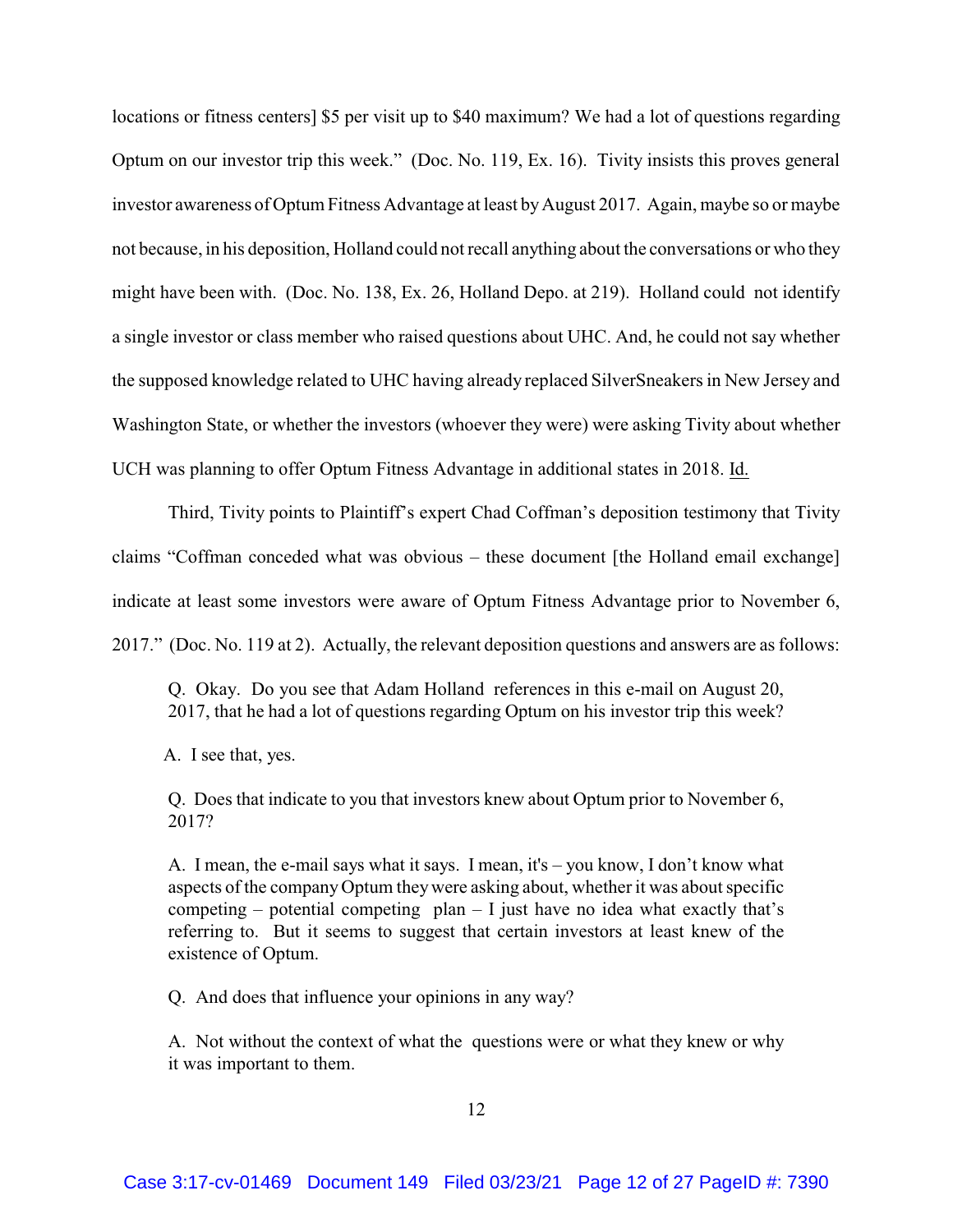$*$  \*  $*$  \*

Q. So investors asking questions prior to November 6, 2017, about Optum and its network of gyms is not relevant to your opinion?

A. I'm not saying it's totally irrelevant, I'm saying I don't – based just on this e-mail there's no conclusion I can draw from it.

Q. That you can draw zero conclusions from this e-mail?

A. I'm not willing to draw any specific expert conclusions from this e-mail, no.

Q. Is it reasonable to conclude from this e-mail that investors knew about Optum and its fitness offering prior to November 6, 2017?

A. It clearly suggests they were getting questions from certain investors about what they referred to as Optum, and what [sic] they may have been offering fitness locations. But beyond that, I don't understand the full context of what other potential relevance that may or may not have, or who the investors are, or how widely disseminated the information was. I'm just not willing to draw any specific conclusion from this document.

(Doc. No. 119, Ex. 5, Coffman Dep. at 126-133). Coffman's deposition testimony is no more

enlightening on the issue of investor knowledge than is Holland's email.

In their briefing, Defendants note that, in granting class certification, the Court stated, "Tivity has presented no proof that any investor knew, or likely would have known, about UHC's entry into the market prior to the corrective disclosure." Weiner III, 334 F.R.D. 123, 135 (M.D. Tenn. 2020). They go on to argue now that "[t]he Court's expressed reason for rejecting Defendant's prior argument against class certification no longer applies," (Doc. No. 119 at 2), decertification is appropriate. Those two concepts do not necessarily follow from one another.

At the time the Court made the statement, it was remarking on the evidence that was then presented, and said nothing about how much additional evidence of investor knowledge would be required to deny certification. Certainly some investor knowledge is allowable in a securities class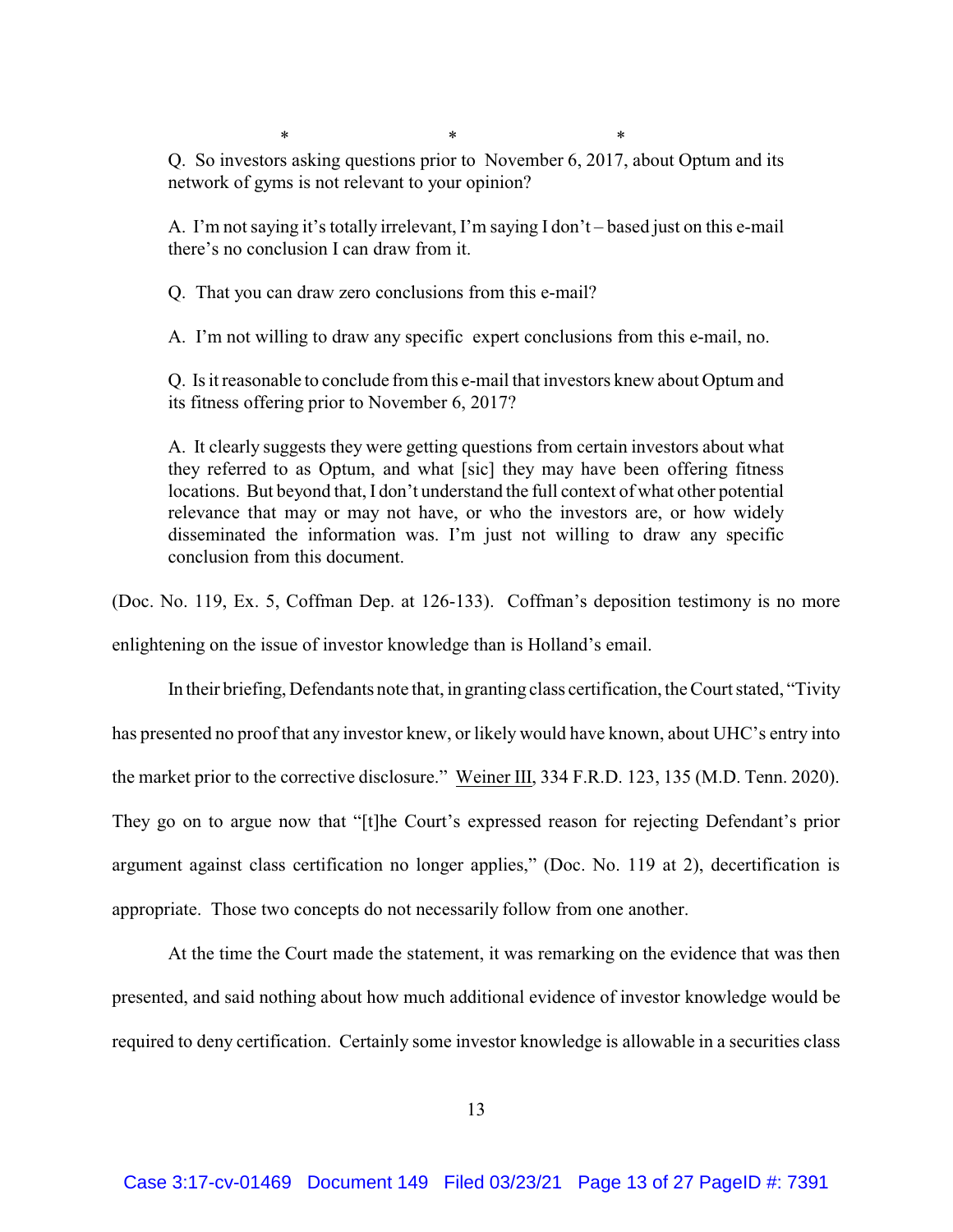action under Section 10(b). The Supreme Court itself has acknowledged as much:

Basic does afford defendants an opportunityto rebut the presumption of reliance with respect to an individual plaintiff by showing that he did not rely on the integrity of the market price in trading stock. While this has the effect of "leav[ing] individualized questions of reliance in the case," there is no reason to think that these questions will overwhelm common ones and render class certification inappropriate under Rule 23(b)(3). That the defendant might attempt to pick off the occasional class member here or there through individualized rebuttal does not cause individual questions to predominate.

Halliburton Co. v. Erica P. John Fund, Inc., 573 U.S. 258, 276, 134 S. Ct. 2398, 2412, 189 L. Ed.

2d 339 (2014) (internal citation omitted); see also In re Nexium Antitrust Litig., 777 F.3d 9, 24 (1st Cir. 2015) (stating that "the Halliburton Court contemplated that a class with uninjured members could be certified if the presence of a *de minimus* number of uninjured members did not overwhelm the common issues for the class"); Torres v. S.G.E. Mgmt., L.L.C., 838 F.3d 629, 645 (5th Cir. 2016) (stating that "the focus must remain on the predominance inquiry" and recognizing that "even if conjecture alone is sufficient to establish that a few class members might have knowingly joined a fraudulent pyramid scheme, this will not necessarily cause individualized issues of reliance to predominate at trial"); Steginsky v. Xcelera, Inc., No. 3:12-CV-188 SRU, 2015 WL 1036985, at \*10 (D. Conn. Mar. 10, 2015)(citing Halliburton for the proposition that "[e]ven if some investors were not deceived, the potential for rebuttal of the presumption of reliance with respect to some class members does not necessarily defeat the predominance requirement").

Accordingly, the Court will not decertify the class and Defendants' Motion (Doc. No. 118) will be denied.

## **II. Motion for Summary Judgment**

"To succeed on  $\lceil \cdot \rceil$  claims under § 10(b) of the 1934 Act . . . , Plaintiff nust prove six elements: "'(1) a material misrepresentation or omission by the defendant; (2) scienter; (3) a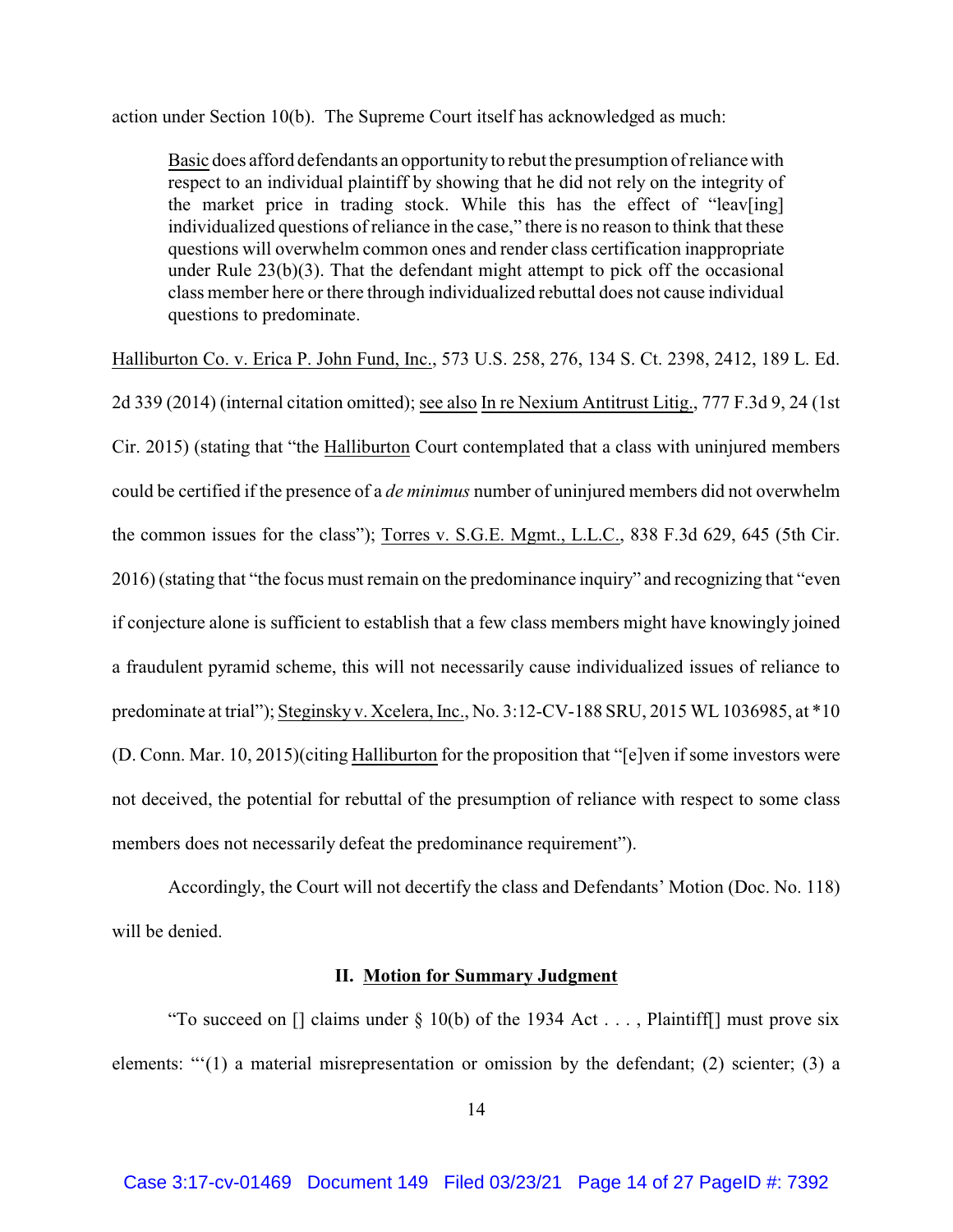connection between the misrepresentation or omission and the purchase or sale of a security; (4) reliance upon the misrepresentation or omission; (5) economic loss; and (6) loss causation.'" Dougherty v. Esperion Therapeutics, Inc., 905 F.3d 971, 979 (6th Cir. 2018) (quoting Matrixx Initiatives, Inc. v. Siracusano, 563 U.S. 27, 37-38 (2011)). Defendants argue that a trial is unnecessary because Plaintiff cannot prove the first two elements – materiality and scienter. They also argue that Tramuto's statements about the UCH contract were objectively true. Given the standards governing summary judgment and the applicable substantive law, the Court disagrees.

### **A. Summary Judgment Standards**

The standards governing summary judgment have been repeated on so many occasion that it would be easy to dismiss them as pablum. They are not. They serve the important purpose of providing the analytical prism to identify those cases that require a trial, and those that do not.

A trial is unnecessary only in cases where the record establishes the nonexistence of a "genuine dispute as to any material fact" and the moving party "is entitled to judgment as a matter of law." Fed. R. Civ. P. 56(c). This occurs when the party bringing the motion identifies the pertinent portion(s) of the record establishing that his or her opponent cannot establish one or more elements of a claim and/or by demonstrating that the "affirmative evidence negates an element of the non-moving party's claim." See Rodgers v. Banks, 344 F.3d 587, 595 (6th Cir. 2003).

In deciding a motion for summary judgment, the Court does not weigh the evidence, judge the credibility of witnesses, or determine the truth of the matter. Anderson v. Liberty Lobby, Inc., 477 U.S. 242, 249 (1986). Rather, the Court considers the facts and the inferences to be drawn therefrom in the light most favorable to the non-moving party. Matsushita Elec. Indus. Co. v. Zenith Radio Corp., 475 U.S. 574, 587(1986). With that prism, there must be evidence from which the jury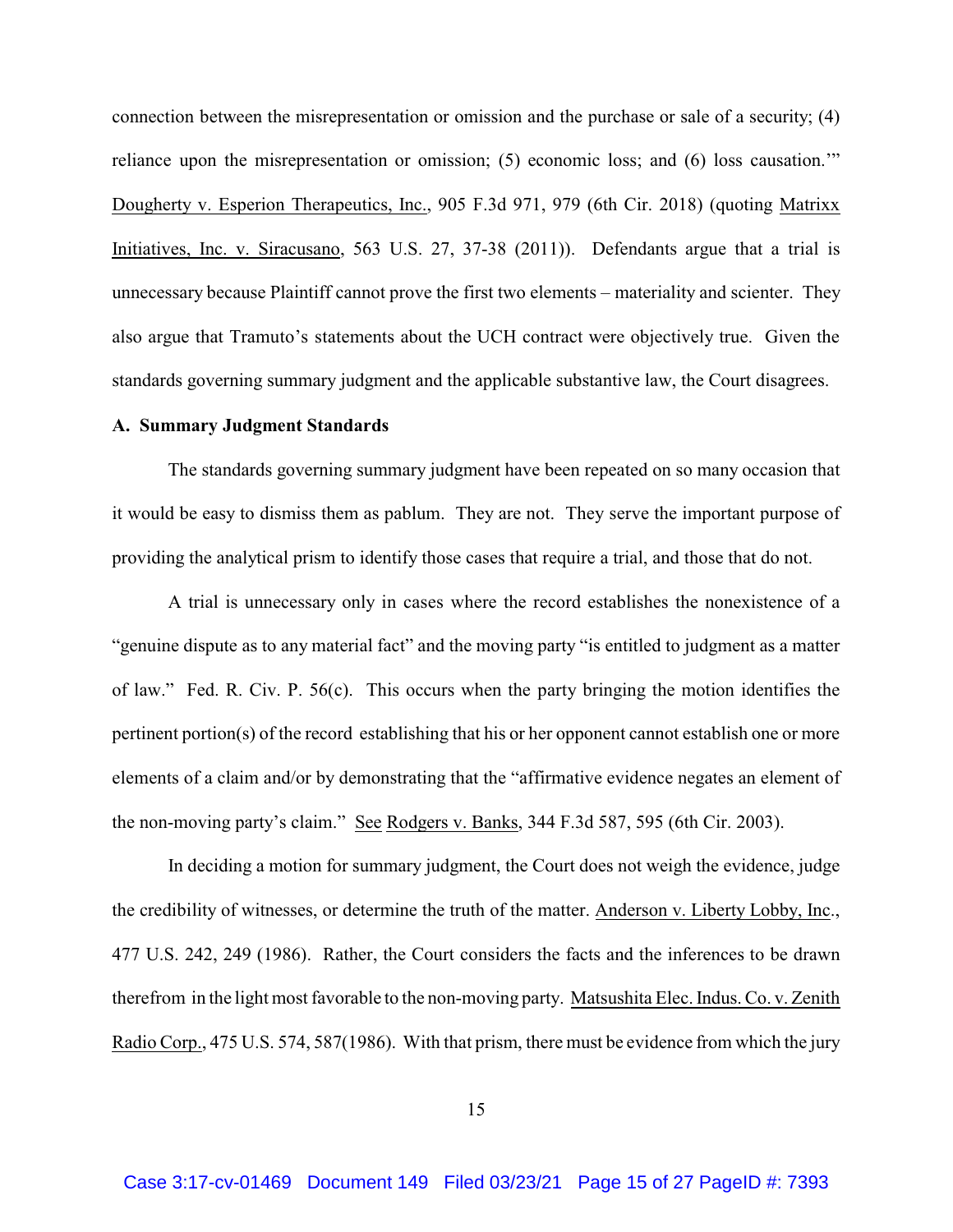(or judge in a bench trial) could reasonably find for the non-moving party; a mere scintilla of evidence to support a claim will not suffice. Rodgers, 344 F.3d at 595.

## **B. Materiality**

"To prevail on a  $\S$  10(b) claim, a plaintiff must show that the defendant made a statement that was 'misleading as to a material fact.'" Matrixx, 563 U.S. at 38 (quoting Basic, 485 U.S. at 238). This is accomplished by showing that there is "'a substantial likelihood that the disclosure of the omitted fact would have been viewed by the reasonable investor as having significantly altered the 'total mix' of information made available.'" Basic at 231-32 (quoting, TSC Industries, Inc. v. Northway, Inc. 426 U.S. 438, 44 (1976)). In identifying this as the proper standard, the Supreme Court was "'careful not to set too low a standard of materiality,' for fear that management would 'bury the shareholders in an avalanche of trivial information.'" Matrixx, 563 U.S. at 38 (quoting Basic, 485 U.S., at 231).

The parties spend many pages in their briefs trying to show why Tivity's alleged omissions were or were not material to a reasonable investor. Those briefs are accompanied by 240 paragraphs of supposedly material facts: Plaintiff's 102-paragraph "Statement of *Disputed* Facts" ("PSOF")(Doc. No. 135); and Defendants' 138-paragraph "Statement of *Undisputed* Facts" ("DSOF") (Doc. No. 123). As it turns out, one need not dig into the minutiae of facts provided by the parties in order to quickly discover that materiality is clearly a question for the jury in this case.

Defendants argue that Plaintiff cannot show any materially false or misleading statements because, "[b]y any measure, UHC's offering of a pilot fitness program was immaterial to Tivity's business during the time period that matters." (Doc. No. 122 at 2). This argument is supported by the following undisputed facts.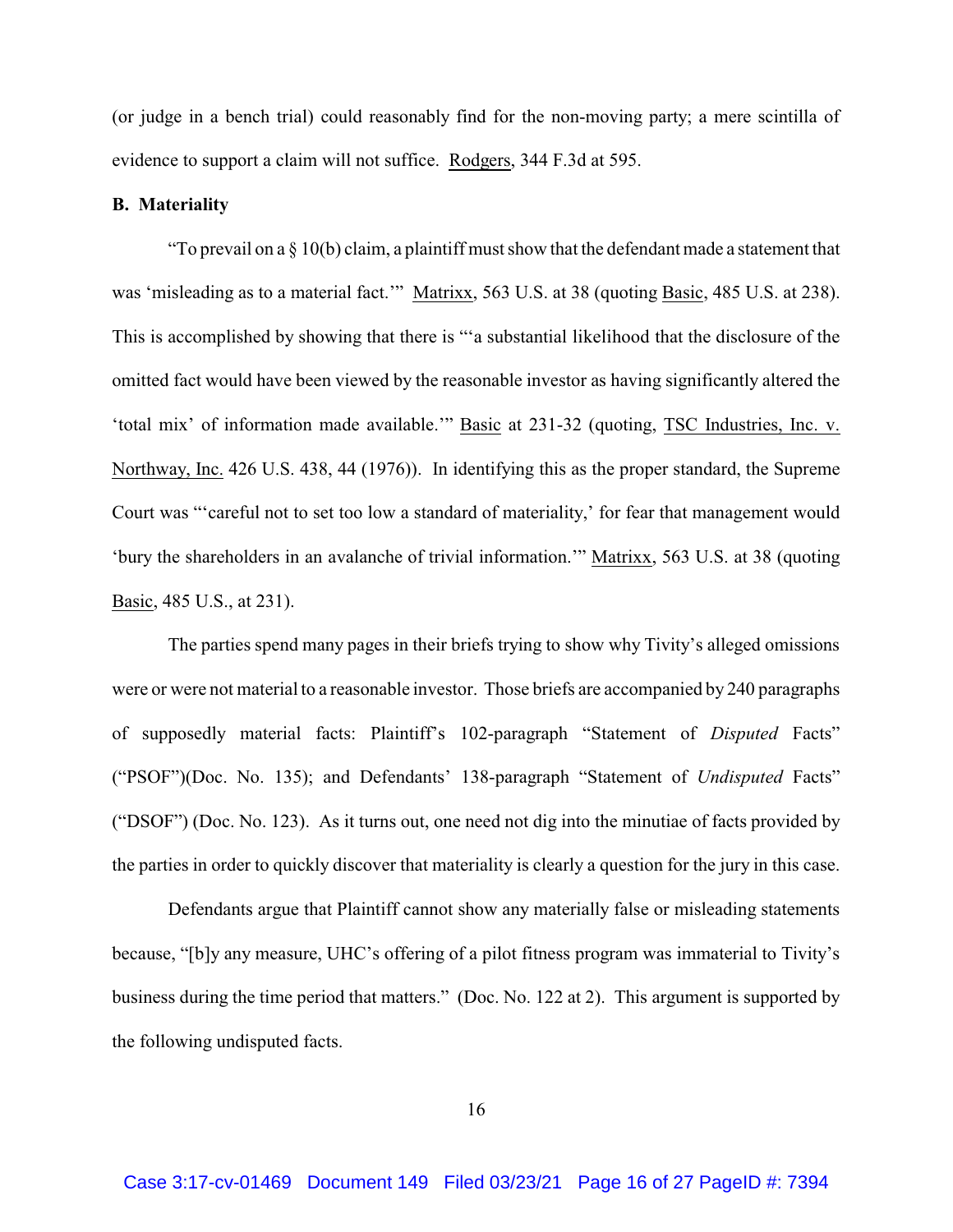During the eight month class period running from March 6, to November 6, 2017 (and for all of 2017 for that matter) Optum Fitness Advantage was available only to UHC's individual Medicare Advantage members in New Jersey and Washington state. All the while, UHC continued to offer Tivity's SilverSneakers program as the fitness benefit for its Group Retiree members in these two states, as well as to UHC insureds in all other states.

When UHC decided to offer Optum Fitness Advantage in the two test states, Tivity estimated it would lose somewhere between 132,696 and 151,228 SilverSneakers members, with the latter figure representing approximately \$3.7 million in lost revenue. (DSOF ¶ 38). This worked out to less than 1% of Tivity's estimated revenue of \$540 to \$550 million for the year. (Id. ¶ 39). Moreover, the number of UCH insureds that were eligible to use SilverSneakers actually increased by more than 600,000 members in 2017. (Id. 116).

The plan to offer Optum Fitness Advantage to UHC individual Medicare Advantage members in nine additional states in 2018 also only marginally affected Tivity's business. By Tivity's estimate, the plan to add those states could result "in losing approximately 800,000 eligible SilverSneakers members," and a corresponding loss of approximately \$22 million in revenue. Id.. 69). This, however, was "the worst case scenario." (Doc. No. 122 at 2). Even then, the loss was a mere drop in the bucket (approximately 3.5%) because Tivity projected that it would have approximately \$637 million in revenues in 2018. (DSOF ¶¶70, 71).

Quantitatively, the Court agrees with Defendants that the omissions regarding UHC's entry into the Silversneakers market may not have been material based on Tivity's numbers. However, "[m]ateriality has both a quantitative and a qualitative component, and it is error to rely exclusively on a single numerical or percentage benchmark to determine materiality." S.E.C. v. Escala Grp.,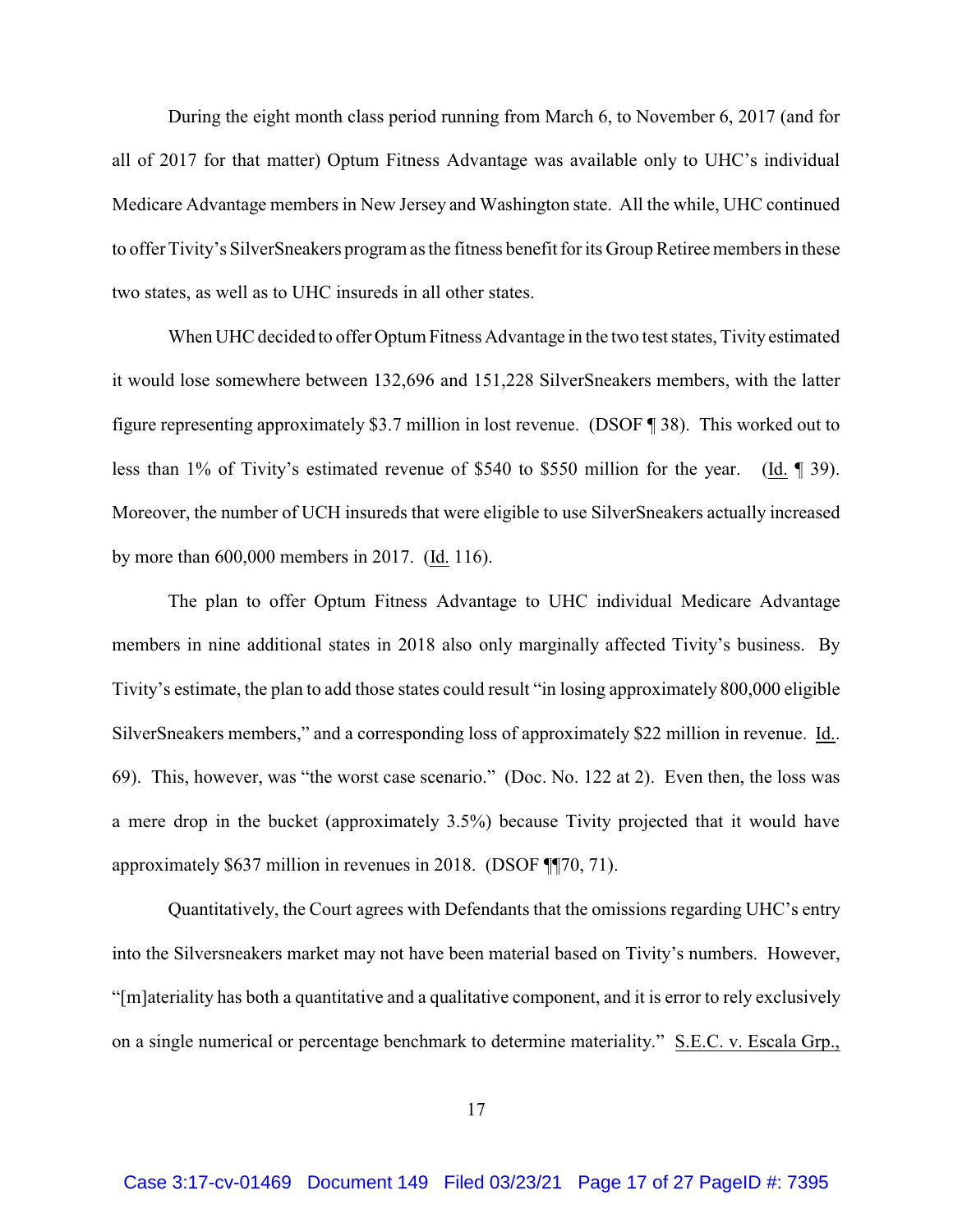Inc., No. 09CIV2646DLC, 2009 WL 2365548, at \*9 (S.D.N.Y. July 31, 2009) (citations omitted).

The Securities and Exchange Commission ("SEC") has provided guidance in determining materiality through Staff Accounting Bulletin No. 99 ("SAB No. 99"), 64 Fed. Reg. 45150 (Aug. 1, 1999), which uses both quantitative and qualitative factors. "SAB No. 99 begins the analysis with the quantitative factor," under which, "the SEC considers the financial magnitude of the misstatement" and "suggests a percentage threshold below which the amount is presumptively immaterial." ECA, Loc. 134 IBEW Joint Pension Tr. of Chicago v. JP Morgan Chase Co., 553 F.3d 187, 205 (2d Cir. 2009). SAB No. 99 states that "[t]he use of a percentage as a numerical threshold, such as 5%, may provide the basis for a preliminary assumption" that a deviation below this "specified percentage with respect to a particular item . . . is unlikely to be material." 64 Fed. Reg. 45151. The estimated losses to Tivity presented by UHC's departure squarely fall within the "percentage threshold" of immateriality.

Nevertheless, the SEC recognizes that "there are numerous circumstances in which misstatements below 5% could well be material." Id. The "qualitative factors [that] may cause misstatements of quantitatively small amounts to be material," include whether the misstatement: (1) arises from an item capable of precise measurement or whether it arises from an estimate; (2) masks a change in earnings or other trends; (3) hides a failure to meet analysts' consensus expectations for the enterprise; (4) changes a loss into income or vice versa; (5) concerns a segment or other portion of the registrant's business that has been identified as playing a significant role in the registrant's operations or profitability; (6) affects the registrant's compliance with regulatory requirements; (7) affects the registrant's compliance with loan covenants or other contractual requirements; (8) has the effect of increasing management's compensation; and/or (9) involves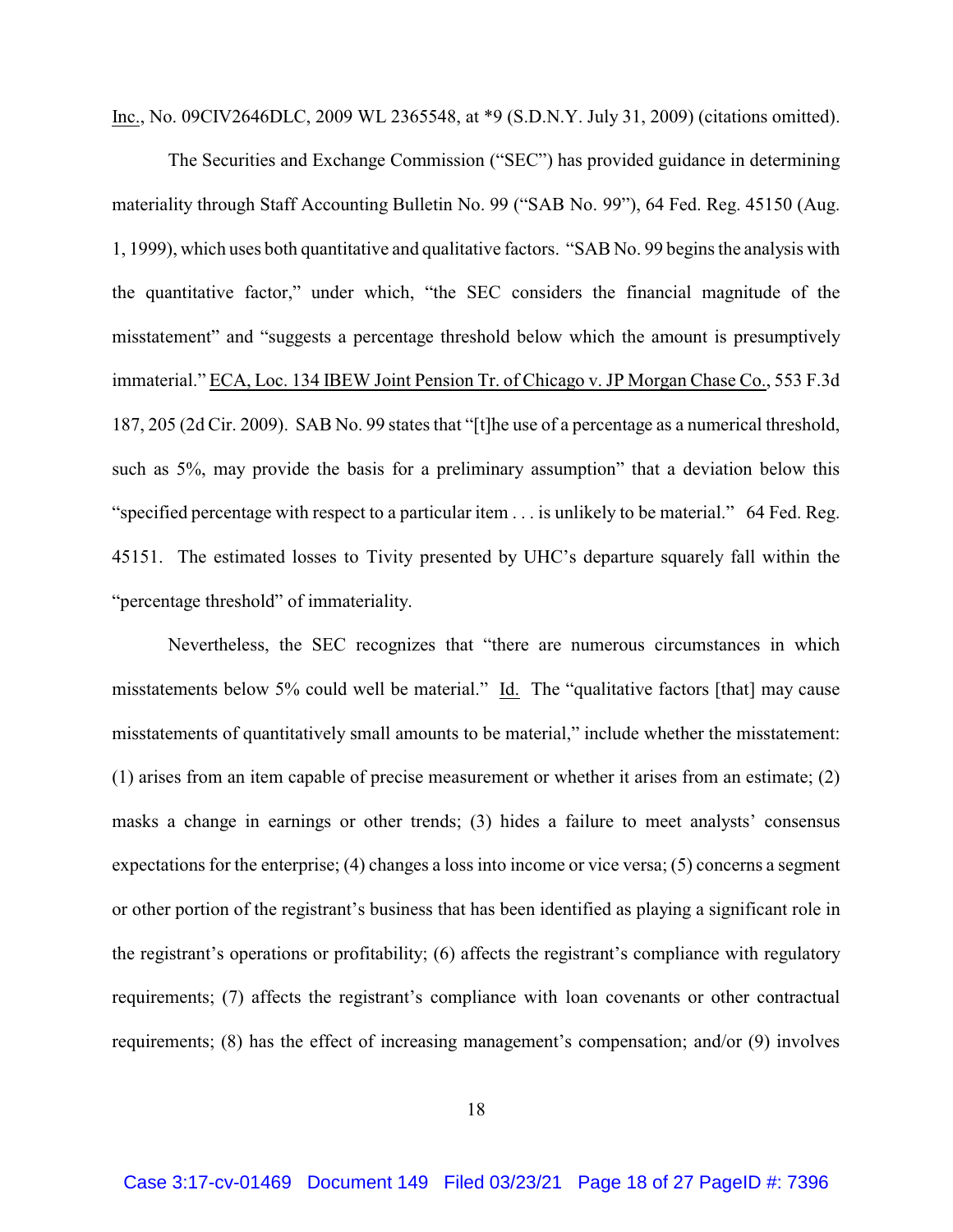concealment of an unlawful transaction. Id. at 45152. "This is not an exhaustive list of the circumstances that may affect the materiality of a quantitatively small misstatement," id., nor is SAB No. 99 a litmus test. See Higginbotham v. Baxter Int'l, Inc., 495 F.3d 753, 759 n.1 (7th Cir. 2007) (noting that SAB No. 99 has "potential utility [as a] yardstick," but "only as a rule of thumb and not as a rule of law"); Ronnie v. Acxiom,  $296$  F.3d 701-11 ( $8<sup>th</sup>$  Cir. 2002) (stating "[i]t not carry the force of law, although it may be persuasive").

When the facts and inferences are drawn in Plaintiff's favor as they must be for summary judgment purposes, the Court cannot say, as a matter of law, that Tivity's failure to disclose UHC's intended competition was immaterial. Other factors suggest that a reasonable investor would view Tivity's omission as significantly altering the "total mix of information made available.'" In re Omnicare Sec. Litig., 769 F.3d 455, 472(6th Cir. 2014) (citation omitted).

"[T]he demonstrated volatility of the price of a registrant's securities in response to certain types of disclosures may provide guidance as to whether investors regard quantitatively small misstatements as material." SAB No. 99, 64 Fed. Reg. 45153. Here, Tivity stock dropped 34% in a single day following UHC's press releases. While any reasonable investor would consider this alarming, SAB No. 99 does not recognize a precipitous price-drop alone to be sufficient. It states that "[c]onsideration of potential market reaction to disclosure of a misstatement is by itself too blunt an instrument to be depended on in considering whether a fact is material." Id. 45152-02. Instead, "SAB No. 99 limits the usefulness of this factor to instances where management expects 'that a known misstatement may result in a significant positive or negative market reaction.'" J.P. Morgan, 553 F.3d at 205.

Here, on summary judgment, a mosaic of facts and inferences paint a picture of Tivity fully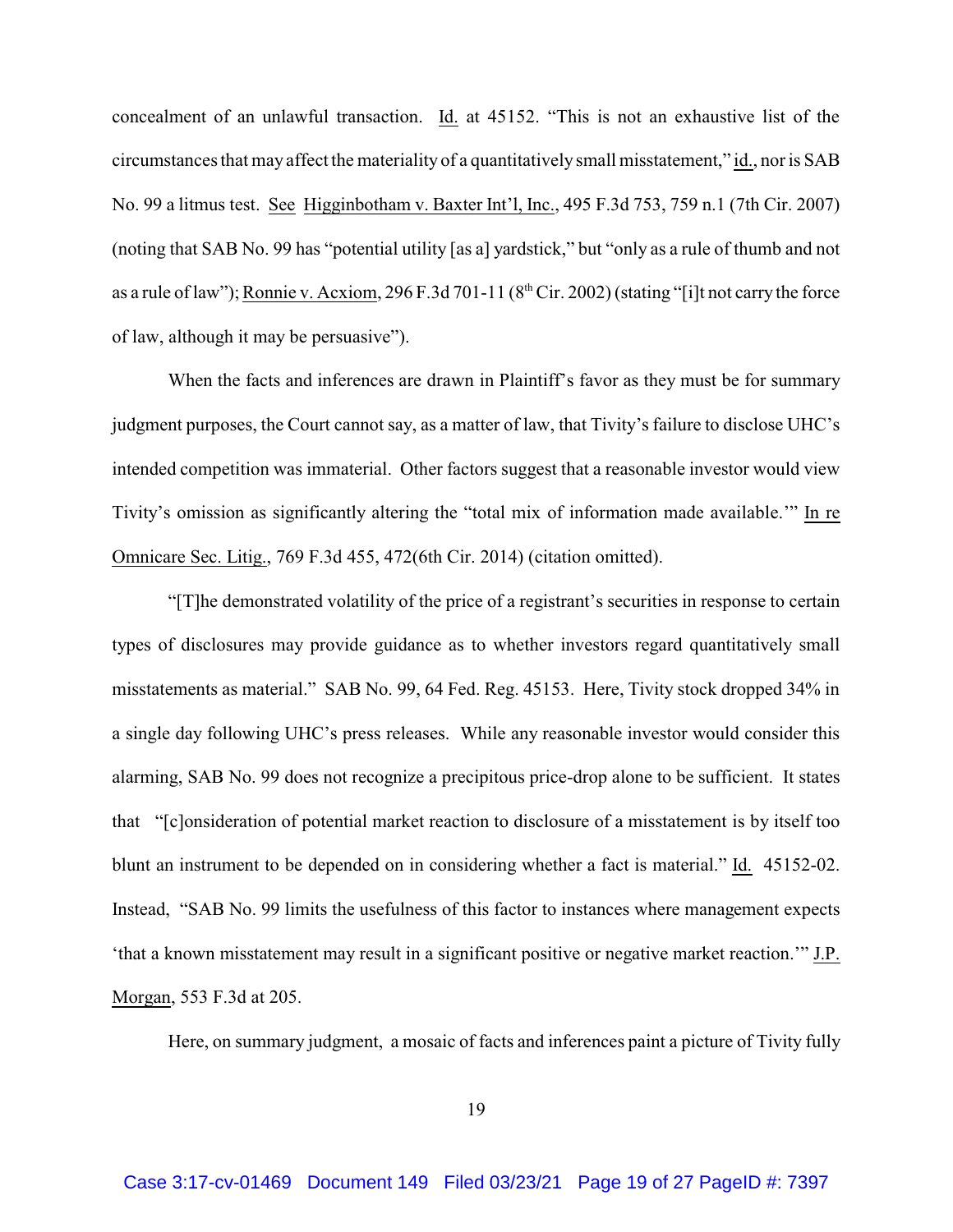expecting that UHC's announcements would dramatically affect the price of Tivity shares. After all, SilverSneakers was responsible for more than 80% of Tivity's annual revenue, and the Board of Directors spent most of its resources trying to enhance the SilverSneakers brand. (PSOF ¶¶ 1-4). Not only that, UHC was one of Tivity's two major customers, accounting for approximately 15% of Tivity's revenue. In other words, and loosely in the words of factor five identified above, UHC's anticipated departure concerned a segment Tivity's business that was identified as playing a significant role in Tivity's operations and profitability.

Because of UHC's importance to Tivity's bottom line, "client insourcing" was listed at the top of the lists of threats to Silversneakers during a presentation to the Board of Directors on February 1, 2017. (Id. ¶ 39). This was no mere idle threat given UHC's "stated goal" of replacing Silversneakers with Optum Fitness Advantage "'in a couple of states in 2017 and more in 2018' to possibly 'full replacement.'" (Id. ¶ 31).

By the fall of 2016 if not earlier, Tivity recognized competitive threats to Silversneakers, including the one presented by Optum Fitness Advantage. For example, an Executive Summary prepared in late 2016 for Steve Janicak, Tivity's Chief Growth Officer, described that program as a "client challenge." Similarly, a January 2017 document prepared for the Executive Leadership Team ("ELT") meeting the following month identified Optum Fitness Advantage as a "direct competitor today in all three of our solutions offering for 50+ members!" (Id. Ex. 63 at 3). Even more pointedly, on May 22, 2017, CEO Tramuto described UHC's replacement of Silversneakers with Optum Fitness Advantage as the "single most challenging risk to our business since it also involves AARP." (Id. Ex. 38, at 2). Acknowledging the threat, Tramuto also stated "we are tirelesslyworking to fill the left pocket via new win backs" through plans such as Aetna and Medica.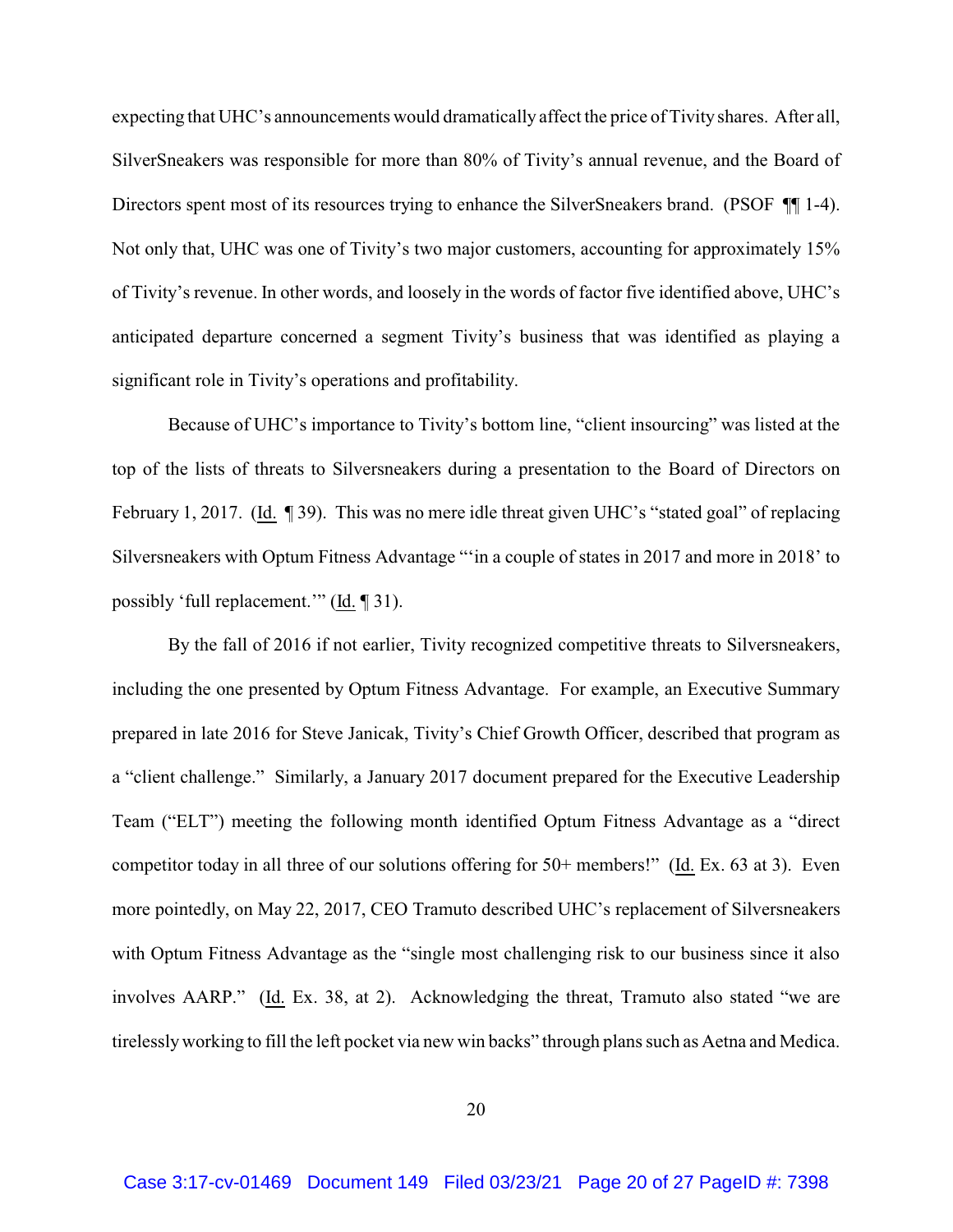(Id.).

Tramuto's recognition of the challenge was also made known to the Board of Directors. During a regularly scheduled meeting on May 24, 2017, the Board was informed about the "UHC loss" in nine additional markets, which posed a "high threat level" and required Tivity "to Act with Urgency." (PSOF ¶ 57). Two days later, Tramuto ordered that "a 'strategic plan' be developed 'ASAP,'" and gave Janicak the task who, in turn, promised a plan within three weeks. (PSOF ¶¶ 57, 58).

Janicak assembled a 23-member team and was provided a \$600,000 budget. Code-named "Operation Torpedo" and later renamed "Operation Success," the plan was to "develop [an] all in, ultra-aggressive marketing campaign to attack United in the affected markets with the goal of protecting the members, the brand and the revenue." The initial plan outline was provided to Tramuto on June 9, 2017, and included a bullet-point list of "intense messaging" with catchphrases such as "Optum is an inferior product"; "Optum has no class"; "Opt-out of Optum"; and "SilverSneakers Cares. United Doesn't." (Id. ¶¶ 59, 60). Six days later, Janicak presented the Project Torpedo/Success formal plan to Tramuto and the entire ELT.

The Project Torpedo/Success Plan recognized that Optum Fitness Advantage and the expansion of it beyond the test markets changed the "landscape." The plan stated:

UnitedHealth Group (UHG) has notified Tivity Health (TVTY) of its intention to replace SilverSneakers with Optum for their individual business in Medicare Advantage markets. Affected markets include Arizona, Florida, Kentucky, New York, Ohio, Wisconsin, Oklahoma, Oregon and parts of Texas. Nearly 800,000 members would no longer be eligible for SilverSneakers (SSF), jeopardizing \$22M-\$23M in TVTY revenue . . . . Just as important as the immediate impact of UHG's decision is the signal it could send about the future of SSF. Should UHG successfully transition a high percentage of SSF members to Optum, it will embolden the insurer to continue to transition away from SSF and potentially open the floodgates for other clients to do the same. This is a battle[.]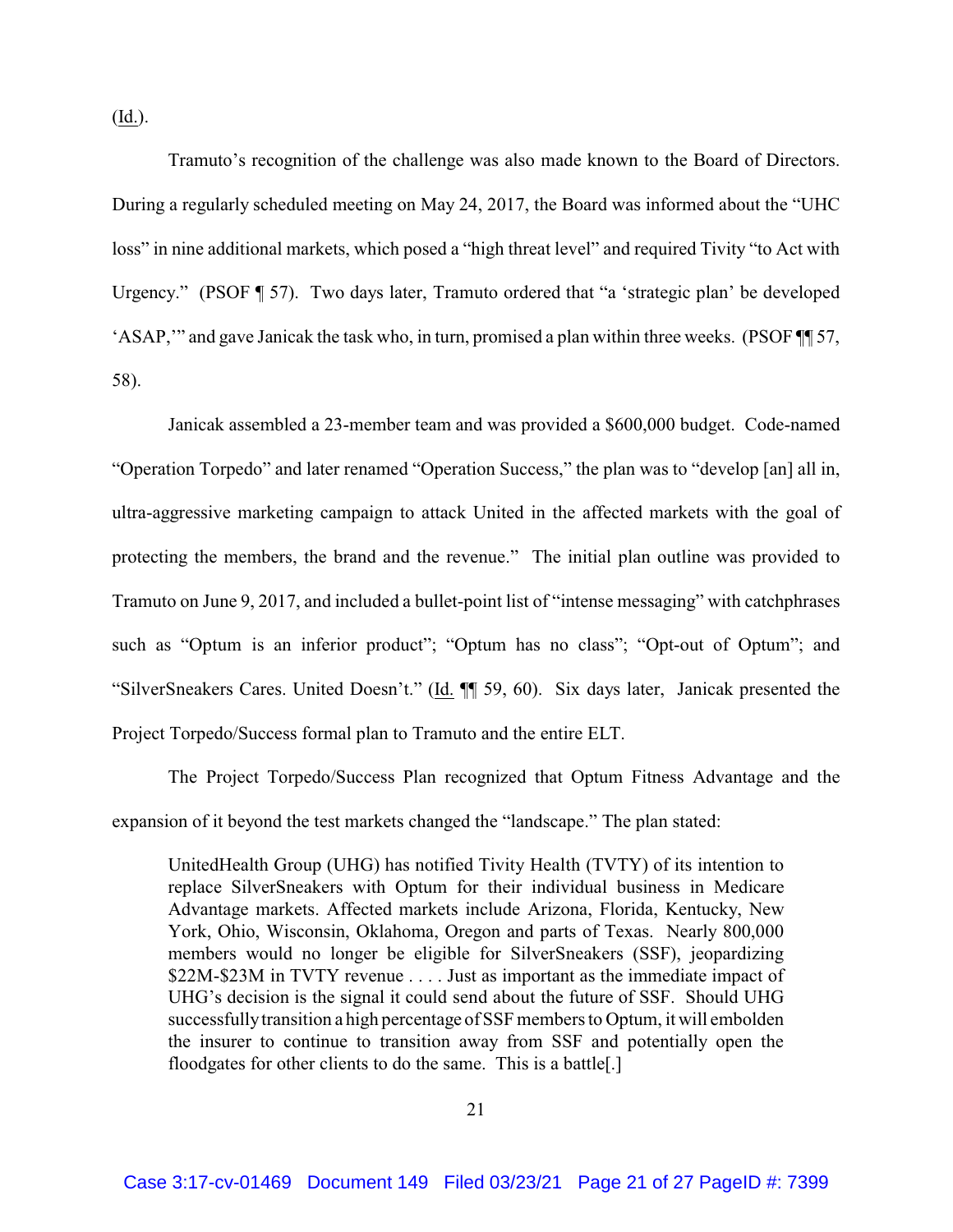(Id. 61).

Because of UHC's importance to Tivity and Tivity's response to the news about UHC's intended encroachment on the Silversneakers program, it is hard for the Court to believe that Tivity would not expect a significant market reaction once the news was announced. It is even more difficult for the Court to believe that UHC's intention would not "have been viewed by the reasonable investor as having significantly altered the 'total mix' of information made available." Basic 485 US. at 231. But it is easy for the Court to conclude that a reasonable jury might find Defendant's omission material at trial.

In any event, the Court need go no further on this issue. The Supreme Court has stated:

The issue of materiality may be characterized as a mixed question of law and fact, involving as it does the application of a legal standard to a particular set of facts. In considering whether summary judgment on the issue is appropriate, we must bear in mind that the underlying objective facts, which will often be free from dispute, are merely the starting point for the ultimate determination of materiality. The determination requires delicate assessments of the inferences a 'reasonable shareholder' would draw from a given set of facts and the significance of those inferences to him, and these assessments are peculiarly ones for the trier of fact. Only if the established omissions are "so obviously important to an investor, that reasonable minds cannot differ on the question of materiality" is the ultimate issue of materiality appropriately resolved "as a matter of law" by summary judgment.

TSC Indus., 426 U.S. at 450. Consequently, "[c]ourts generally reserve such questions for the trier

of fact," Helwig v. Vencor, Inc., 251 F.3d 540, 563 (6th Cir. 2001), just as this Court does here.

# **C. Scienter**

Scienter is an intention "to deceive, manipulate, or defraud." Ernst & Ernst v. Hochfelder,

425 U.S. 185, 194, and n. 12 (1976). "'In securities fraud claims, . . .scienter consists of knowledge

or recklessness.'" Brown v. Earthboard Sports USA, Inc., 481 F.3d 901, 918 (6th Cir. 2007) (quoting

PR Diamonds, Inc. v. Chandler, 364 F.3d 671, 681 (6th Cir.2004)). "'[R]ecklessness [is] highly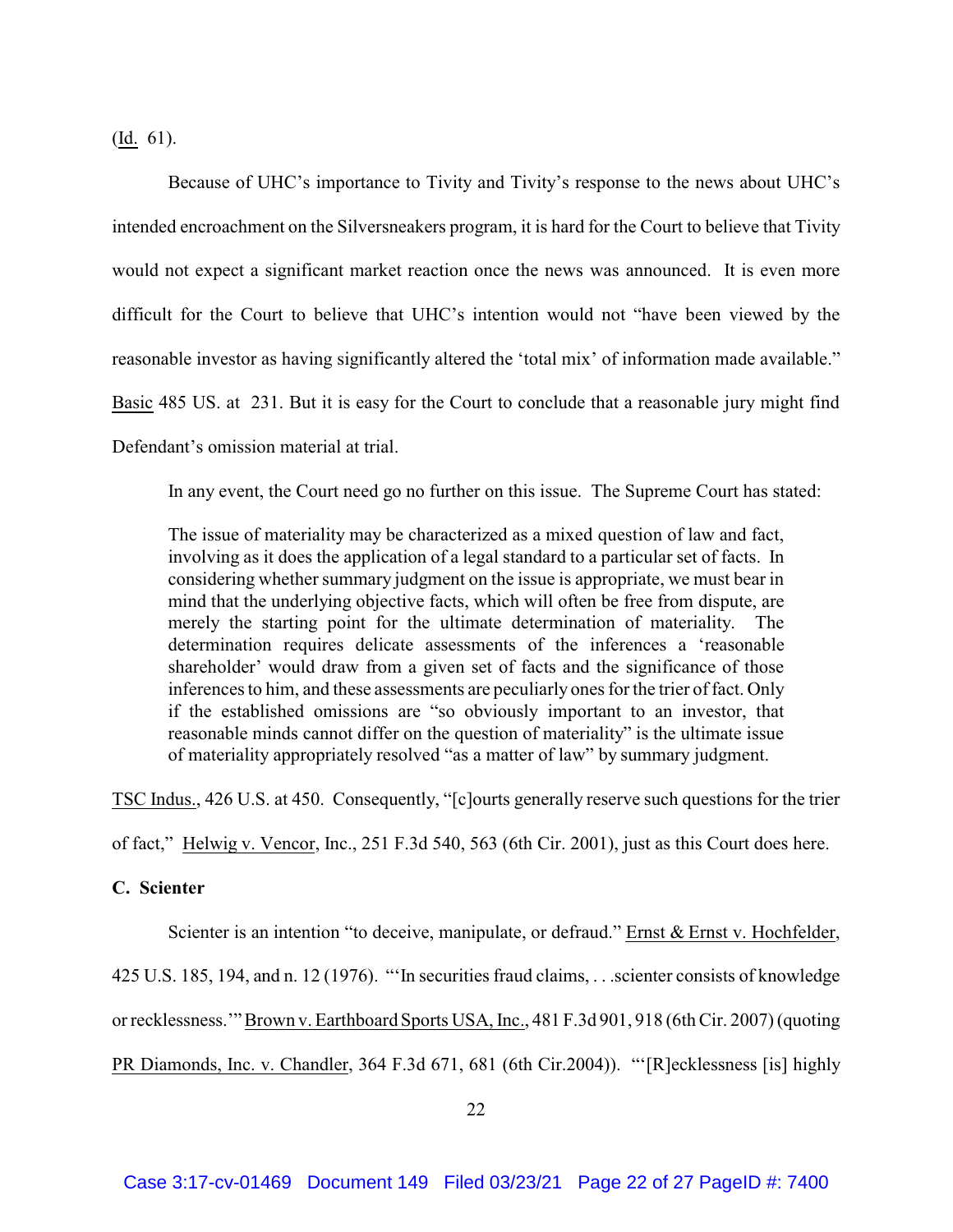unreasonable conduct which is an extreme departure from the standards of ordinary care. While the danger need not be known, it must at least be so obvious that any reasonable man would have known of it.'" In re Ford Motor Co. Sec. Litig., Class Action, 381 F.3d 563, 568 (6th Cir. 2004) (quoting In re Comshare Inc. Sec. Litig., 183 F.3d 542, 548 (6th Cir. 1999))

Like materiality, scienter involves "[m]ixed questions of law and fact," and is "peculiarly within the province of the trier of fact[.]" S.E.C. v. Merch. Cap., LLC, 483 F.3d 747, 766 (11th Cir. 2007) (citation omitted). And, just like with the question of materiality, "summary judgment is appropriate [only] if no reasonable jury could find that a defendant acted without scienter." SEC v. Watkins Pencor, LLC, 810 F. App'x 823, 830 (11th Cir. 2020) (citing SEC v. Lyttle, 538 F.3d 601, 603–04 (7th Cir. 2008)). For this reason, "it is unusual to grant summary judgment," unless, "the nonmoving party rests merely upon conclusory allegations, improbable inferences, and unsupported speculation," S.E.C. v. Ficken, 546 F.3d 45, 51 (1st Cir. 2008), which Plaintiff has not done in this case.

Defendants insist that "the evidence does not support a finding of scienter as to any of the three individual Defendants, which is fatal to all of Plaintiff's claims." (Doc. No. 122 at 19). The Court disagrees.

"The state(s) of mind of any of the following are probative for purposes of determining whether a misrepresentation made by a corporation was made by it with the requisite scienter under Section 10(b): a. The individual agent who uttered or issued the misrepresentation; b. Any individual agent who authorized, requested, commanded, furnished information for, prepared (including suggesting or contributing language for inclusion therein or omission therefrom), reviewed, or approved the statement in which the misrepresentation was made before its utterance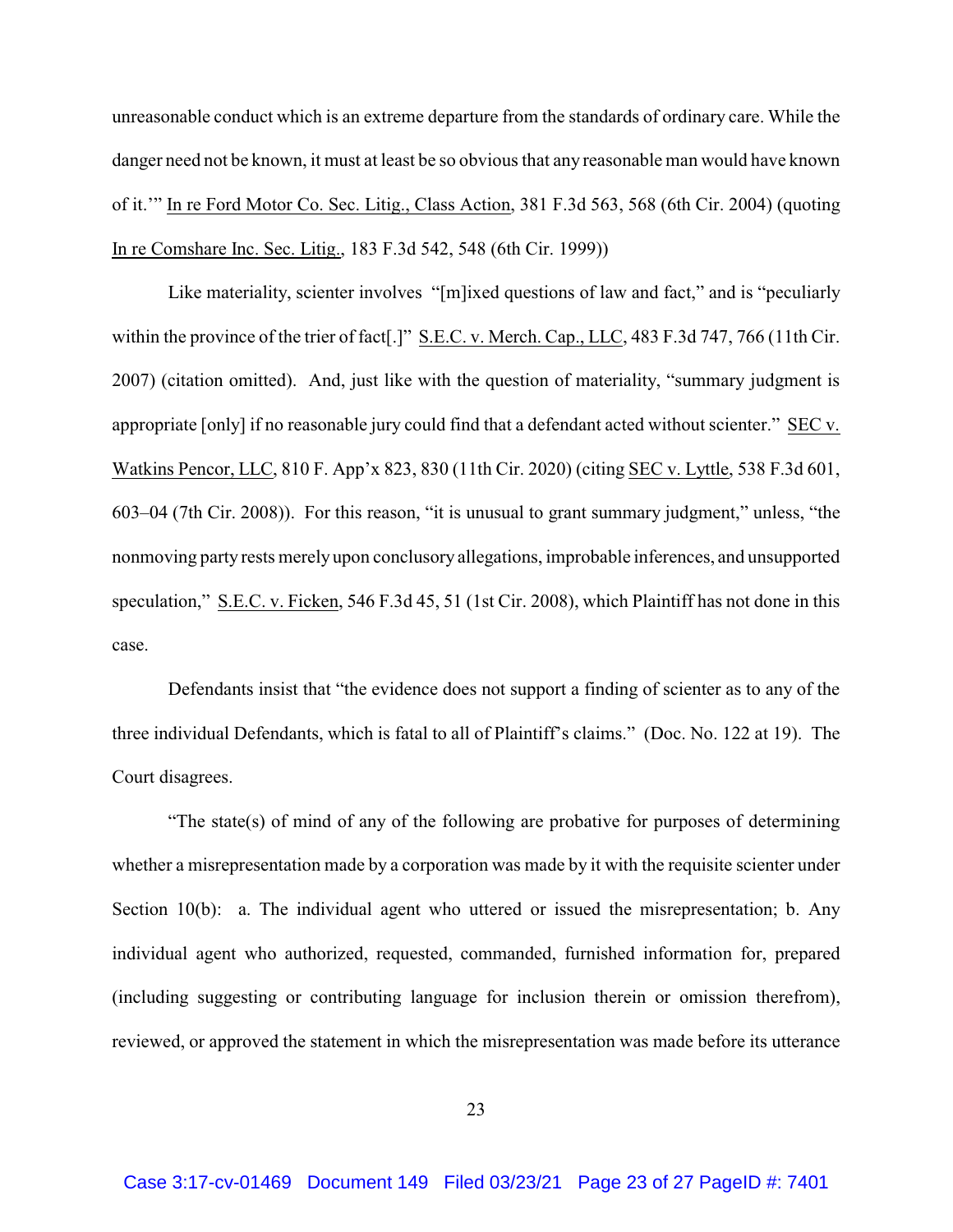or issuance; c. Any high managerial agent or member of the board of directors who ratified, recklessly disregarded, or tolerated the misrepresentation after its utterance or issuance[.]" In re Omnicare, Inc. Sec. Litig., 769 F.3d at 476. Each of the individual defendants fall into one or more of those camps , or so a jury could easily find given that Tramuto was the CEO, and Hargreaves and Holland were CFOs during the class period.<sup>4</sup> The unpublished, table decision on which Defendants rely does not alter this conclusion.

In Stavroff v. Meyo, 129 F.3d 1265 (6th Cir. 1997) (table) plaintiffs alleged that defendants (the CEO and CFO and COO of the company) knew about the company's faltering financial status and failed to disclose such knowledge. As proof, plaintiffs relied on the company's "internal forecasting tools, which typically are not released to the public" and "contend[ed] that these forecasting tools made defendants aware that the company was doing poorly, yet defendants failed to disclose this knowledge." Id. at \*5. However, there was "no indication that these forecasting tools were anything more than internal planning documents, and no indication that these documents were evidence of defendants' knowledge that the company was failing, which they failed to disclose." Id. Additionally, "assoon as defendants had definitive information regarding the decrease in the earnings projections, defendants released that information to the public." Id.

Here, in contrast, Tivity's "internal forecasting tool" suggested the opposite – it would remain in the black notwithstanding UCH's anticipated departure. This is really beside the point, however, because the accuracy of Tivity's projection is not at issue. Rather the allegation is, and a

<sup>&</sup>lt;sup>4</sup> The Court recognizes that Holland may be the least culpable of the three because he did not join Tivity until he was hired as CFO on June 15, 2017, he was not at the forefront of planning and making statements as Tramuto was, and he did not sell shares of Tivity during the class period, as Hargreaves did. However, a plausible argument can be made that he should have done more to inform himself and update the risk disclosures, particularly because, as Defendants concede, he signed Form10Qs in August and November 2017 that stated there had "been no material changes to [Tivity's] risk factors." (Doc. No. 122 at 24).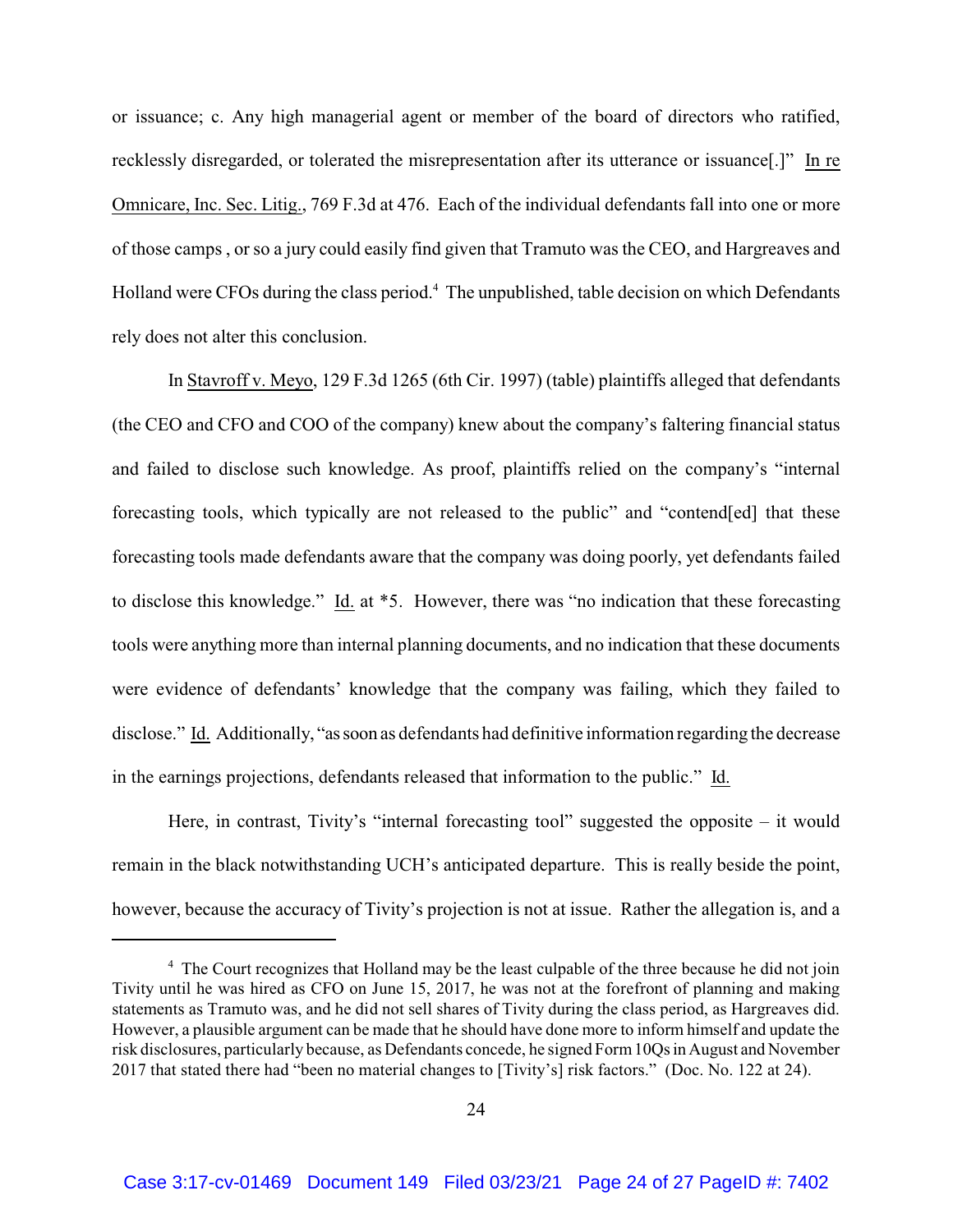jury could find from the evidence in this record, that Defendants misled investors about a threat affecting how much Tivity would grow and downplayed a threat that could impact Tivity's revenue and maybe unleash a flood of other customers doing the same thing as UHC. This is a distinction with a difference because "[w]hether a statement is "misleading" depends on the perspective of a reasonable investor." Zwick Partners, LP v. Quorum Health Corp., No. 3:16-CV-2475, 2018 WL 2933406, at \*5 (M.D. Tenn. Apr. 19, 2018) (citing In re Omnicare, 135 S. Ct. 1327). Moreover, the Sixth Circuit in Stavroff stated that "a company's overall conduct is relevant in determining the existence of the scienter necessary for a failure to disclose information in violation of Section 10(b) and Rule 10b-5." 129 F.3d 1265. Here, not only did Tivity mobilize a task force, it dissimulated when inquiries were made about its relationship with UHC.

# **D. Misleading Statements**

Defendants argue that "summary judgment is warranted as to Tramuto's challenged statements that the renewal of Tivity's contract with UHC was done 'on favorable terms' that he was 'pleased with'" because they are not false or misleading. (Doc No. 122 at 25). The Court rejected virtually the same argument in the context of Tivity's Motion to Dismiss, writing in relevant part:

"[A] company has a duty to disclose hard information but not soft information unless other criteria are met." Zaluski, 527 F.3d at 572.<sup>5</sup> "Hard information is typically historical information or other factual information that is objectivelyverifiable. Such information is to be contrasted with 'soft' information, which includes predications and matters of opinion." Id. (quoting In re Sofamor Danek Group, Inc., 123 F.3d 394, 401 (6th Cir. 1997)).

Contrary to Tivity's assertion, the Amended Complaint does allege that the renewed contract terms with UHC were less favorable than before because SilverSneakers would be offered in fewer UHC Medicare Advantage markets. (Doc. No. 32, Amended Complaint ¶ 67). Besides, Tramuto's statements – to wit, "a renewal that

<sup>&</sup>lt;sup>5</sup> Zaluski v. United Am. Healthcare Corp., 527 F.3d 564, 572 (6th Cir. 2008).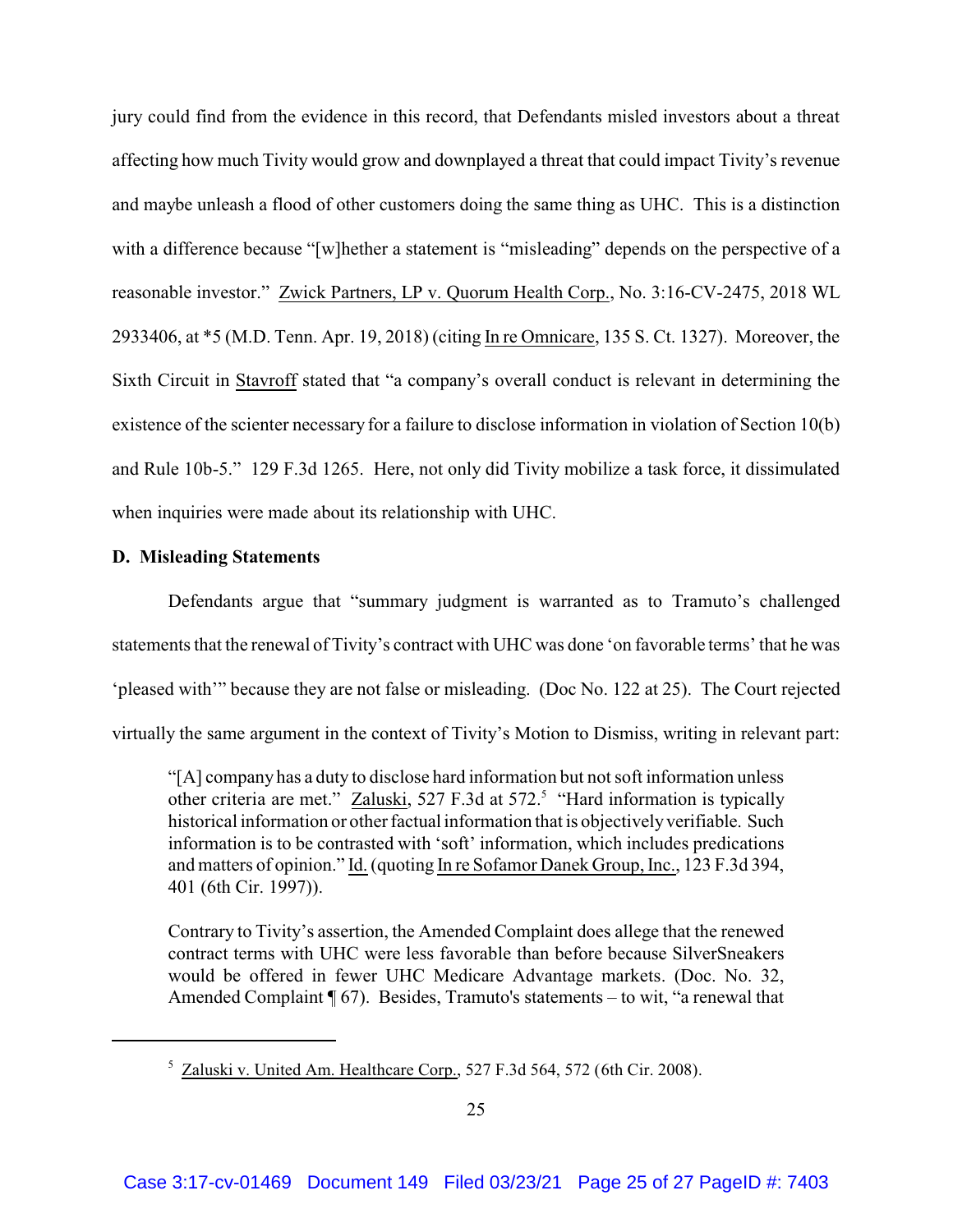was completed on favorable terms," "we renewed on favorable terms, we "are very pleased with the terms," and "it's favorable terms" – are more likely matters of opinion than hard information and "a defendant may choose silence or speech based on the then-known factual basis, but it cannot choose half-truths." In re Ford Motor Co. Sec. Litig., Class Action, 381 F.3d 563, 569 (6th Cir. 2004). Thus, "[o]nce a company has chosen to speak on an issue – even an issue it had no independent obligation to address – it cannot omit material facts related to that issue so as to make its disclosure misleading." Williams v. Globus Med., Inc., 869 F.3d 235, 241 (3d Cir. 2017). Here, not only did Tramuto fail to disclose UHC's entry into the marketplace, he twice deflected inquiry into the matter from an analysts during the conference call.

Weiner I, 365 F. Supp. 3d at 913-14. Defendants present nothing in the summary judgment record that would change that conclusion.

#### **E. Recap**

Defendants' Motion for Summary Judgment fails on the basics, both procedurally and substantively. Procedurally, the basic facts are relativelyundisputed, but Defendants have not shown they are entitled to judgment as a matter of law on those facts. Substantively, Basic teaches that "materiality depends on the significance the reasonable investor would place on the withheld or misrepresented information," this is generally a "fact-specific inquiry," and the "'fundamental purpose'" underlying the Securities and Exchange Act of 1934 was to " implement[] a 'philosophy of full disclosure.'" 485 U.S. at 230, 240 (citation omitted). A jury could find that the omissions related to UHC were material to a reasonable investor, and that Defendants knowingly withheld that information with a culpable state of mind.

# **III. Conclusion**

For the foregoing reasons, Defendants Motion to Decertify Class and Motion for Summary Judgment will both be denied.